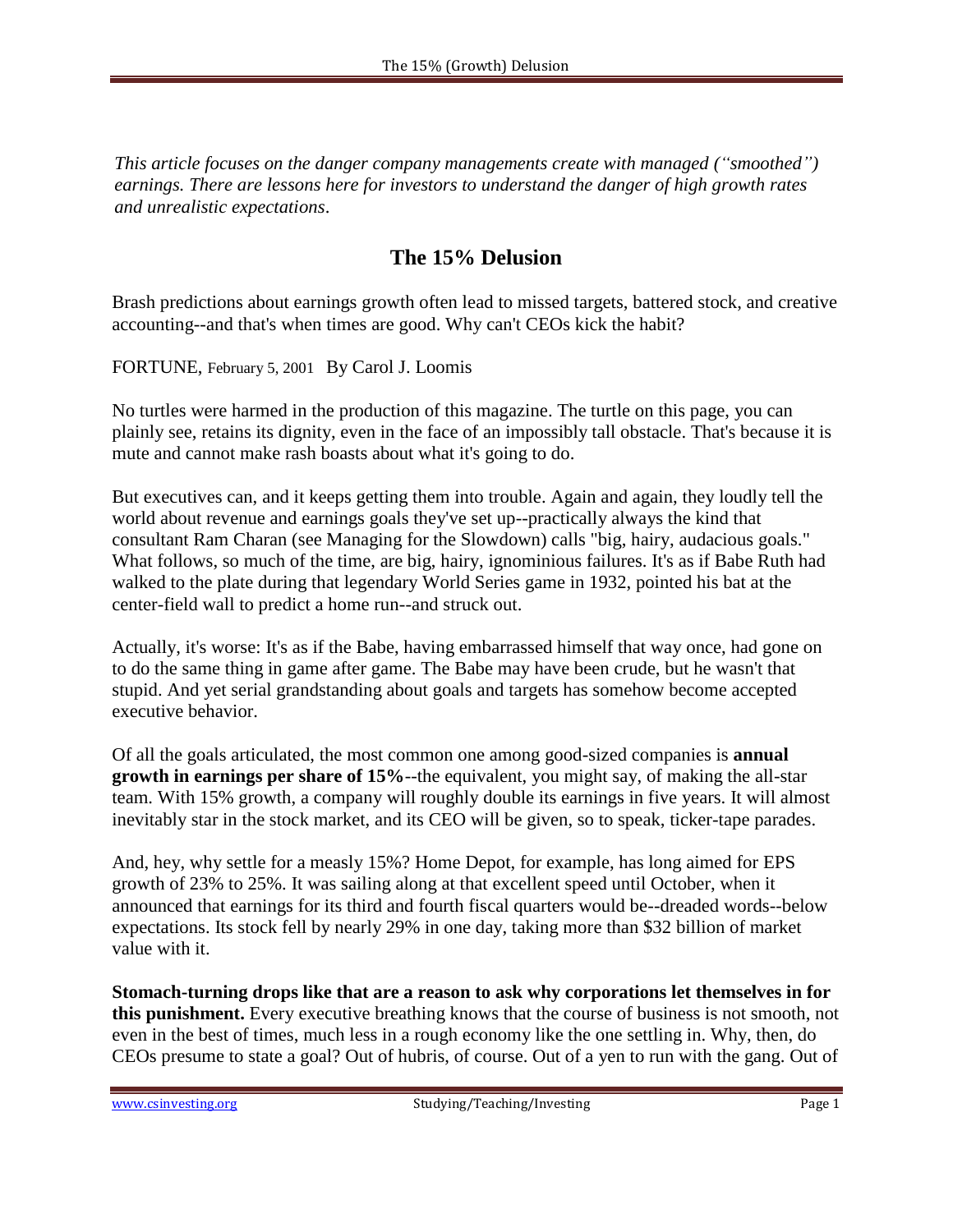naiveté about what's possible. And, certainly, out of some sort of feeling that it's good for their stocks. But that last point just won't stand up under examination. Talk may matter briefly, but over the long run, nothing succeeds but walking the walk. In the end, the only thing that counts is earnings.

So why don't executives just run their businesses as well as they can, report periodically on how they're doing, and return promptly to pulling the very best from their operations? Yes, even then surprises would pop. But they would not be framed in the harsh, hurtful spotlight of some overreaching expectation. And they would not as automatically damage the credibility of the players--as extravagantly set and then unmet targets are now ripping the reputation of Hewlett-Packard's new boss, Carly Fiorina.

Beyond that, the record shows that ambitious goals, often combined with incentive compensation plans that encourage unwise behavior, have time and again led corporations to "manage" earnings in unfortunate ways. Sometimes their behavior is simply uneconomical, as when they aggressively peddle cut-price merchandise at the end of a quarter, thereby stealing from fullprice business down the road. Or they may use capital poorly, buying themselves earnings in the short run but creaming their returns on capital.

Worse, they may cook the books, letting their zeal for making their numbers push them over the legal line. The U.S. has had a run of high-visibility cases like that in recent years, with two big ones--Cendant and Bankers Trust--pinioning executives who pleaded guilty to false recordkeeping and reporting. (See in appendix: "Lies, Damned Lies, and Managed Earnings," FORTUNE, September 6, 1999.) And today we have **Lucent** on the grill: a case of lofty goals, thudding disappointments, a fired CEO, and a December admission by new management that revenues for the fourth quarter of 2000 had been overstated by nearly \$700 million. Next came a lawsuit filed by a former Lucent executive who charges that unreachable goals induced the company to mislead the public. Lucent has said it is confident it can defend itself against the charges in court. But it has not escaped the attention of regulators. One, turning talkative recently, marveled at the scale of Lucent's overstatement. "Wow, \$700 million. I think you could see some people ending up in striped suits in this one." (See Lessons From the Lucent Debacle.)

The ultimate, pragmatic reason for not aiming at targets like 15% is the sheer difficulty- indubitable for companies of size--of growing that fast over an extended period. Take the macro environment in the U.S. as one piece of strong evidence. **During a 40-year period, from 1960 to 2000, after-tax corporate profits grew at an annual rate of just over 8%.** That means, obviously, that any company galloping at 15% had to do almost twice as well as the general population of companies. (Remember the law of regression to the mean and the law of large numbers).

There is a counterargument, though, and that has to do with the great surge in profits over the past few years. Between 1995 and 2000 (with the last year estimated) profits of the FORTUNE 500 grew at a stunning rate of about 14%. In that kind of a world, you might argue that 15%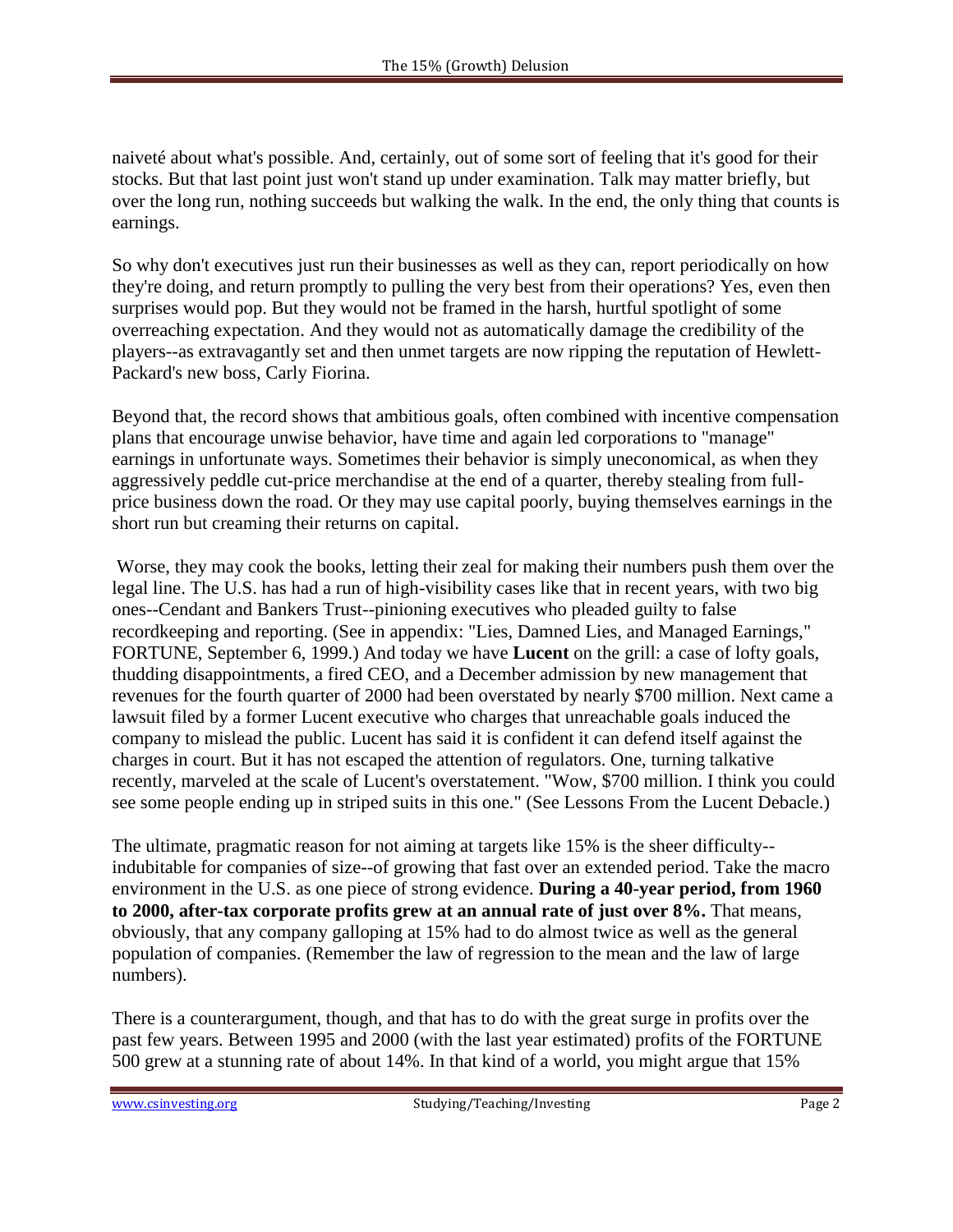growth in profits is perfectly reasonable for the kind of superior, competition-throttling company that almost every big time CEO thinks of himself or herself as running. But where is that argument left when a rough year like 2001 appears and threatens to prove that economic cycles have not been wiped from the face of the earth?

## **How Companies Really Grow**

**To see how fast big companies have grown in earnings per share over the past 40 years, we started with a list of 150 for each of three periods;** eliminated those having a loss for the base year (and also a handful for which consistent data proved unobtainable); and went on to calculate each contender's compounded annual growth rate for the 20-year--or 19-year--period we were analyzing. Only a handful of the companies managed a rate of 15% or better, and many flunked at growth entirely. But sometimes the flunking was because of the base year. For example, the oil companies had colossal earnings in 1980, and some have never again made as much. Meanwhile, Philip Morris--like it or not--just keeps growing and growing, as the lists below show:

| 1960-80                   | # companies | Percentage |
|---------------------------|-------------|------------|
| 15% or higher Growth Rate | 3           | 2.1%       |
| 10% to 15%                | 38          | 26.6%      |
| 5% to 10%                 | 64          | 64.0%      |
| $0$ to 5%                 | 22          | 22%        |
| Negative                  | 16          | 16%        |
|                           |             |            |
| 1970-90                   |             |            |
| 15% or higher             | 4           | 2.8%       |
| 10% to 15%                | 37          | 26.2%      |
| 5% to 10%                 | 46          | 32.6%      |
| $0$ to 5%                 | 30          | 21.3%      |
| Negative                  | 24          | 17.0%      |
|                           |             |            |
| 1980-99                   |             |            |
| 15% or higher             | 5           | 3.5%       |
| 10% to 15%                | 26          | 18.3%      |
| 5% to 10%                 | 40          | 28.2%      |
| $0$ to 5%                 | 38          | 26.8%      |
| Negative                  | 33          | 23.2%      |
|                           |             |            |
|                           |             |            |

Companies whose earnings-per-share growth rate was ...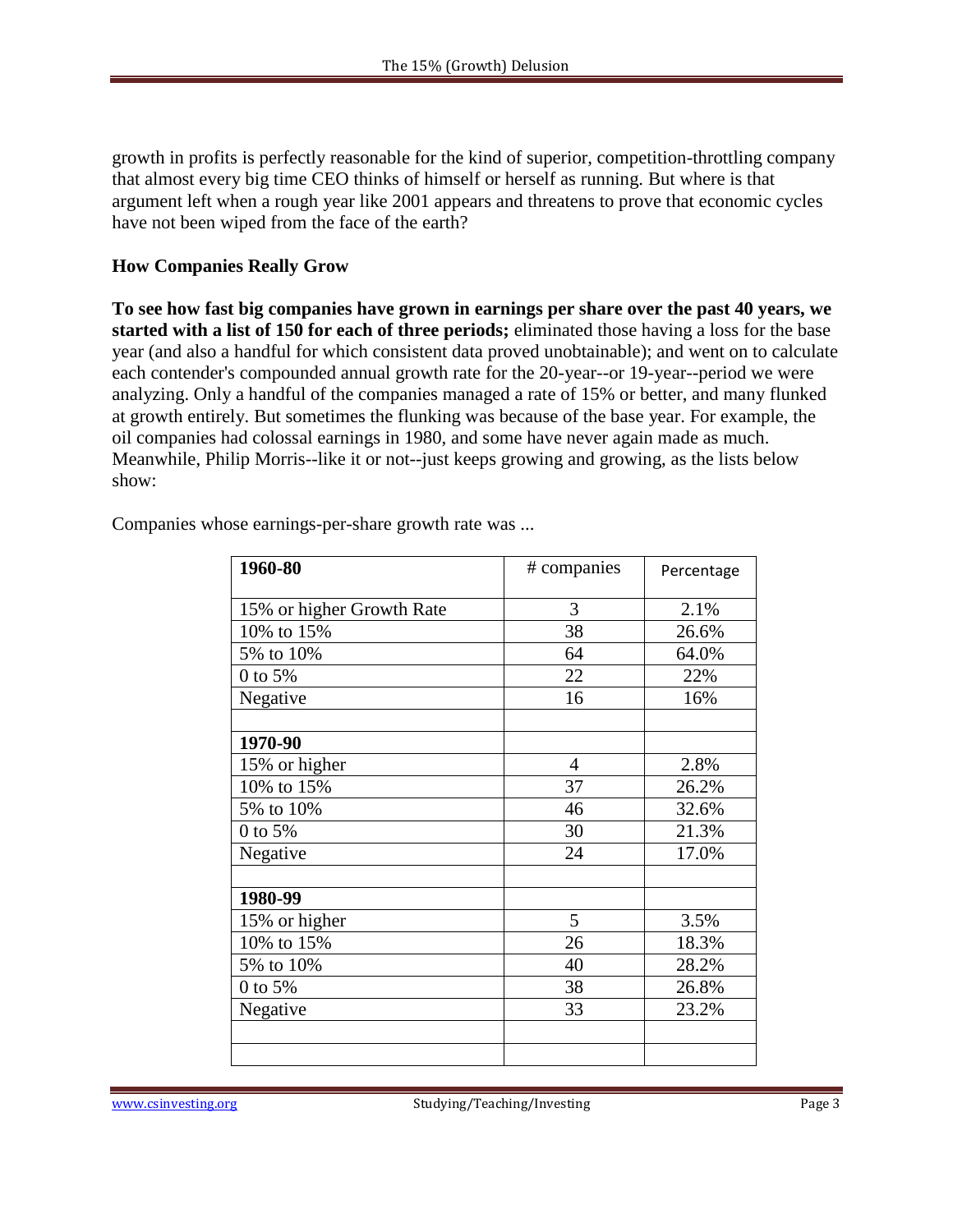#### **1960-80**

| Standard Oil (Ohio) 17.1% |  |  |
|---------------------------|--|--|
|---------------------------|--|--|

| Philip Morris |  |  | 16.3% |  |
|---------------|--|--|-------|--|
|---------------|--|--|-------|--|

Boeing 15.6%

## **1970-90**

| Boeing                | 22.4% |
|-----------------------|-------|
| Philip Morris         | 19.7% |
| Merck                 | 15.4% |
| <b>PPG</b> Industries | 15.4% |

## **1980-99**

| Fannie Mae    | 32.0% |
|---------------|-------|
| UAL           | 20.3% |
| Philip Morris | 15.9% |
| Merck         | 15.7% |

Abbott Laboratories 15.5%

Source: Value Line and FORTUNE

**Furthermore, we have been talking up to now about the difficulty of increasing earnings, not earnings per share, which is a stricter measurement by far because it wraps in the dilution that springs from the issuance of new shares.** Take a growth exemplar like Cisco Systems. In the past five years its dollar profits (after all special charges and credits) have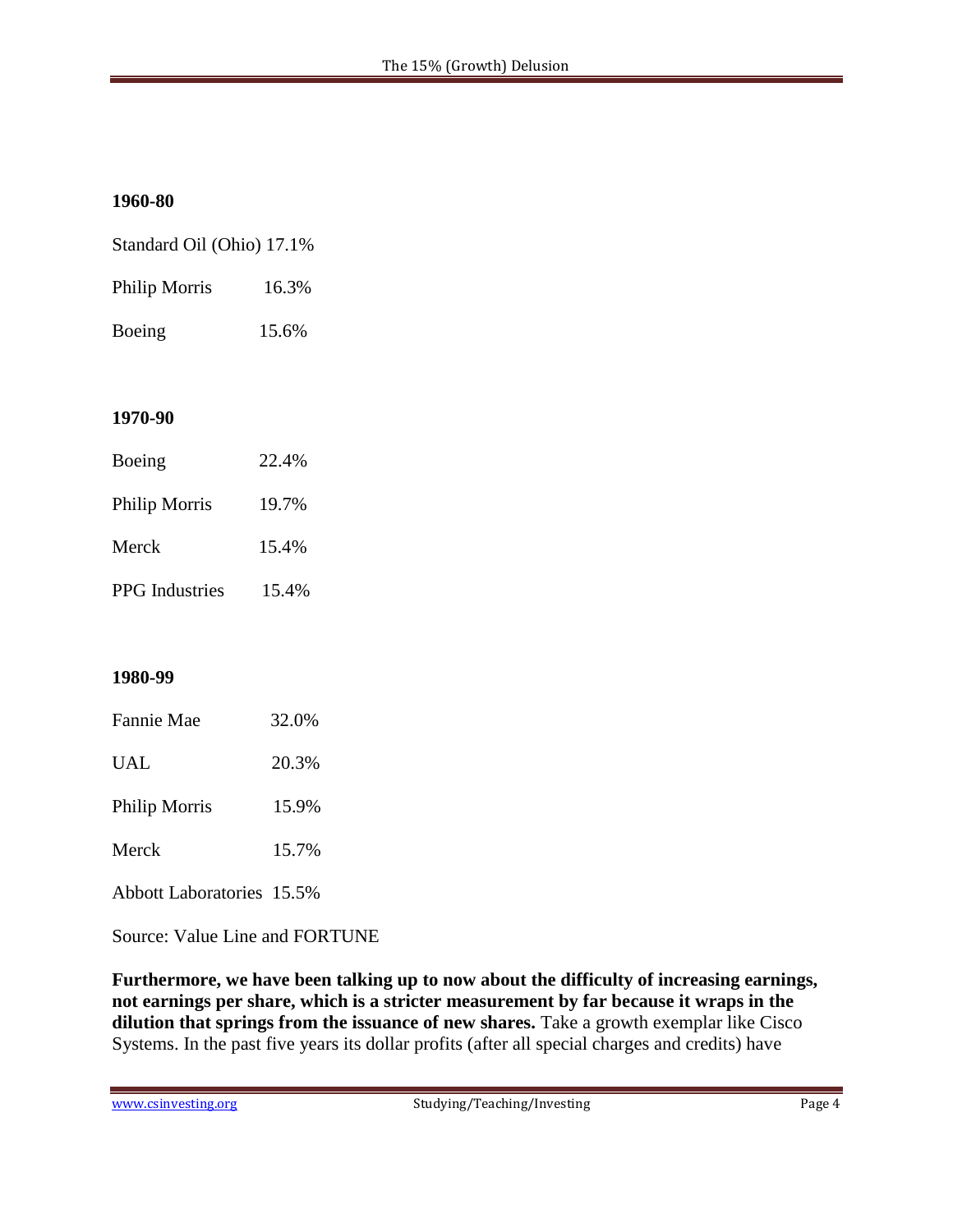multiplied more than six times. But because it has issued a huge number of shares for options and acquisitions, its per-share earnings have grown by only four times.

That's still a five-year growth rate for per-share earnings of 34%, which is sensational. But Cisco is just now getting to be a really big company--its \$19 billion in 2000 revenues will probably edge it into the top 100 in this year's soon-to-be-published FORTUNE 500 list--and its EPS growth rate is inexorably slowing. In Cisco's fiscal 2000 (ended last July), the rate was down to 16%.

That's the problem for big companies: The growing gets hard, and we have two studies to prove it. The first was done a few years ago by Wharton School professor Jeremy Siegel for his book Stocks for the Long Run. Siegel's primary purpose was to examine how the Nifty Fifty of 1972 would have treated investors who paid the sky-high prices then being asked for them and held on for 25 years--and the answer was "not badly." But a secondary part of the study looked at the group's annual growth rates in earnings per share. And only three companies out of the 50 beat 15%. They were Philip Morris, at 17.9%; McDonald's, at 17.5%; and Merck, at 15.1%.

The second study is one FORTUNE, working with Value Line, did for this article. For three different periods--1960-80, 1970-90, and 1980-99--we examined earnings-per-share growth for 150 large companies. In our sample were the 150 publicly owned companies that (a) at the start of each period were the biggest in the FORTUNE 500 or were in the very top of the "Fifties" lists that we used to do for certain industries, such as commercial banks; and (b) were still independent beings at the end of the period being studied. The fact that we threw out any company that did not last the period (because it was acquired, perhaps, or subjected to a leveraged buyout) gives the results an upward, **"survivorship" bias**. Beyond that, we know retrospectively that there was no shortage of business opportunity in the years we studied: Though the companies looked big to the world as each period began, they still had plenty of room to grow.

And yet the number that managed to increase their earnings per share over the periods by 15% annually was very small, even when you include the companies that hit the mark because of an oddball situation. For example, Boeing beat 15% in two periods (1960-80 and 1970-90) because it moved from hard times in the base years to prosperity in the later years. Similarly, Fannie Mae had an extraordinary 32% growth rate for the 1980-99 years because it began the period in a near-bankrupt condition, brought on by sky-high interest rates, and later got rich.

You'll see the aberrations in the chart on the facing page--and you'll also see the really strong, can't-keep-them-down earners, most especially Philip Morris, but also Merck and Abbott Labs. If you next wonder why some well-known grower like Wal-Mart isn't in the 15% group, it's because the company was too small, even in 1980, to make our list of big companies.

The uncontested leader in all this, Philip Morris, does not publicly state goals for earnings. That seems understandable: Given that the company's main product is tobacco, it is doubtful that the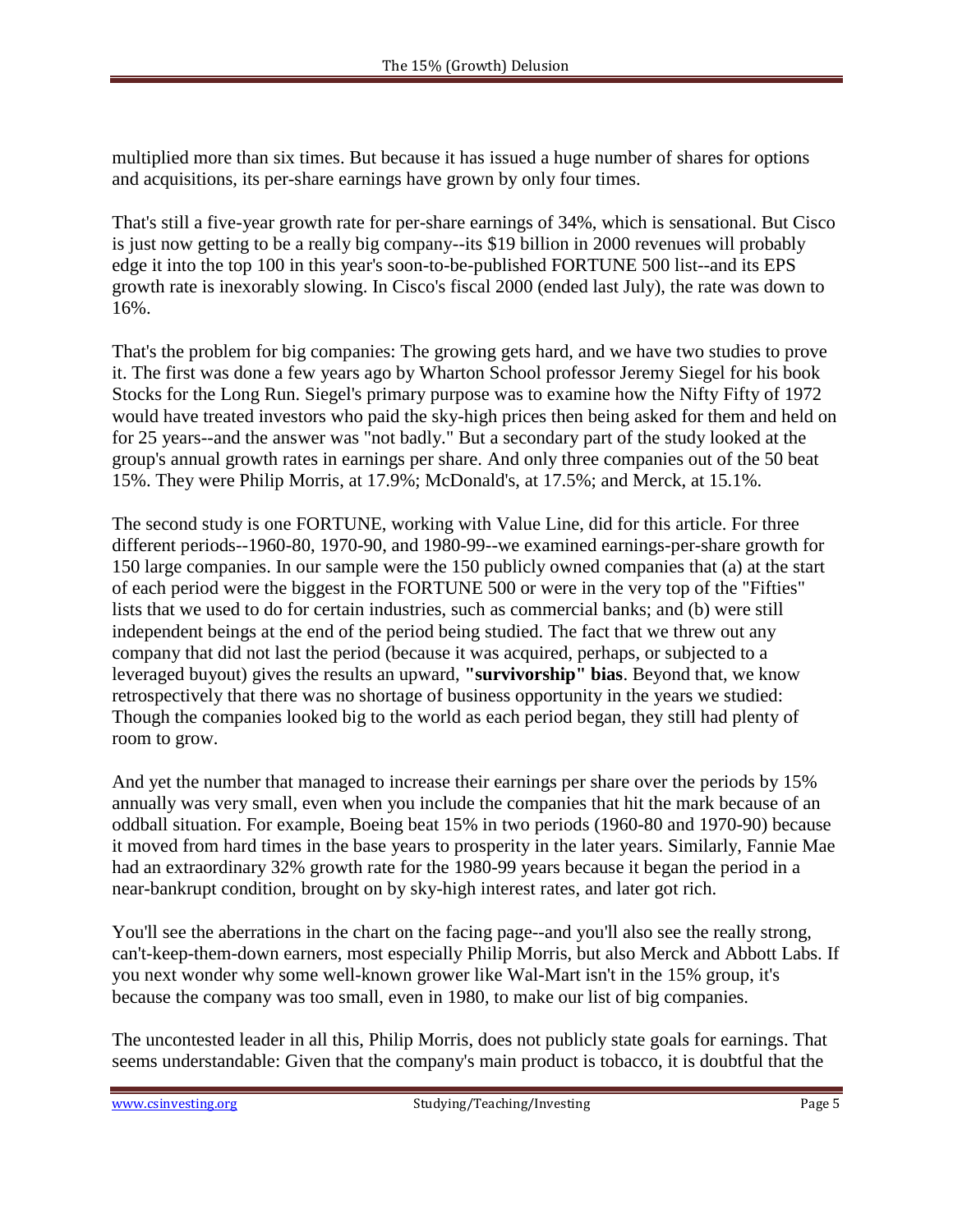world would react well to its saying that it plans in the future to sell loads more of the stuff at ever higher prices and therefore crank its earnings up by more than 15% a year. But that's what it does, without articulating the goal.

Though history shows how difficult it is for large companies to hit a 15% target in earnings over any extended period, there remains no scarcity of executives willing to assume they can do it. Sometimes, of course, they tailor the standards by which they wish to be judged. Among these are two close to home: Steve Case and Gerald Levin, chairman and CEO, respectively, of the new kid on the block, AOL Time Warner, which owns FORTUNE. The company has publicized three goals: annual growth of 12% to 15% for revenues; 25% for Ebitda (earnings before interest, taxes, depreciation, and amortization); and 50% for free cash flow. But it has announced no goals for net profit or cash earnings (net profit plus amortization of certain items, such as goodwill). At the least, that omission nicely diverts attention from the small size of these bottom-line items compared with the company's market value, which was recently about \$250 billion. For the first three quarters of 2000, AOL and Time Warner together had net income of only \$723 million. Change the standard to cash earnings, and the figure becomes about \$1.8 billion--still hardly a blockbuster amount compared with the market value, but up the ladder in respectability.

In the tailoring of goals and records, no practice is more prevalent among corporations than the ignoring of special items, most especially restructuring charges. These, a company implicitly says, are not relevant to what we've done, to the glories we've accomplished. Look at ConAgra's annual report for fiscal 2000. The first chart you will see is 20 years of what's described as "diluted earnings per share." The figures march steadily and handsomely upward, forging a 14.6% growth record that elegantly satisfies the company's goal of "double digit" growth.

Well, Terry Smith, CEO of British brokerage firm Collins Stewart and no fan of fudged data, recently reminded the readers of his newsletters that digits are fingers and that "raising two fingers," in Britain at least, has a very special meaning. ConAgra's record seems to deserve that kind of salute: If you get to the very small print beneath the chart, you find that the figures simply reflect operating earnings and do not include restructuring charges in 1996, 1999, and 2000. These totaled \$1.3 billion, a huge figure in ConAgra's financial picture--and yet the amount is ignored in the company's double-digit chart. And what does ConAgra say in defense of the presentation? A spokeswoman says its approach "is reflective of the way financial analysts track and report on our company."

That is unfortunately quite accurate: Most Wall Street analysts love anything that puts a sheen on earnings. Many companies also pander generally to analysts' wishes, spending an oppressive amount of time worrying about "what the Street wants." Gillette has done that. During the 1990s, to make its goals of 15% to 20%, it also periodically engaged in "trade loading"--that is, it stuffed its distribution channels with goods at the ends of quarters to push up sales. But that game eventually stopped working, and the company began missing its targets. It threw restructuring charges into the mix, trying to clear the decks for new assaults on 15%. It also went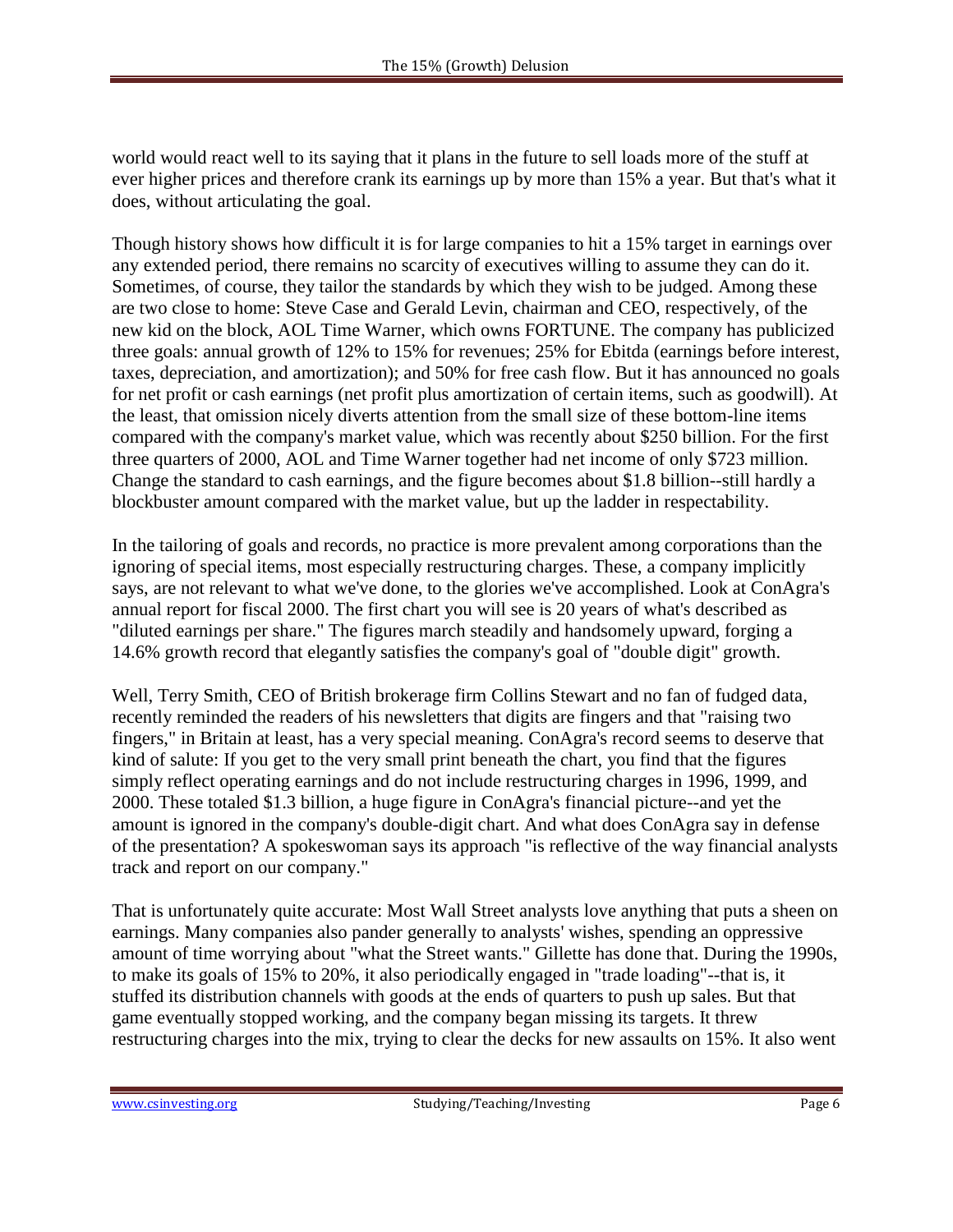through an episode of killing the messenger. Upon badly missing quarterly expectations on one occasion a couple of years ago, it fired its director of investor relations.

Even one of the big honchos of corporate growth, Sanford Weill, chairman and CEO of Citigroup, ignores special charges (which in his history have occurred mainly when he has acquired companies) when talking about his long-term goal of doubling earnings every five years. That kind of doubling equates to an average growth rate of just under 15%, and by Weill's reckoning the companies he has headed have substantially exceeded that mark since 1990. At Citi itself, Weill is close to pulling off another doubling act. When Citi was formed in 1998, he and his former co-chairman, John Reed, committed the company to doubling its earnings per share in its first five years, and Citi ended 2000 way ahead of schedule in meeting the goal. That's even true when all special charges are taken into account.

Weill's problem now, if it can be described as such, is that Citi's profits in 2000 came to a colossal \$13.5 billion (which tops the \$12.7 billion reported by the usual profit leader, General Electric). What to state now about goals? Keep talking, is Weill's first answer: "I think you have to articulate something," he said in January. "Analysts want to know what you are going to do with the company, and investors want to have a feel." Besides, he said, goals are "self-imposed pressure."

But from here--from this size--do you really want the pressure of promising to double per-share earnings in five years? Weill is indicating no. What may be "realistic" for the future, he says, is double-digit gains, delivered consistently. Realistic that may be. But to dwell on total profits, even 10% gains over the next few years would put Citi at \$21.7 billion in 2005, and that's a whale of a figure.

So Citi is one camp cutting back in goals--and there are others, though less for reasons of hugeness than humility. Under Durk Jager, Procter & Gamble had earnings growth goals of 13% to 15%; with Jager ejected, new CEO Alan Lafley is down to goals for this year of 7% to 10%. Newell used to state in every annual report that it aimed for earnings-per-share growth averaging 15% a year; then the company choked on its acquisition of Rubbermaid, and the line disappeared from print. Tiffany once claimed to be recession-proof and said it could increase profits by 15% to 25% "for the foreseeable future"; it is now hoping for 10% to 15% in 2001, and even then adds a qualifier about needing a decent economy to meet the goal.

An oddity in this environment of pulling back is that some CEOs who might logically have seized the opportunity to renounce goals have chosen not to do so. A classic example is Coca-Cola. The late Roberto Goizueta adored goals of 18% to 20% and kept on liking them even when, to make them, he had to add in capital gains from selling bottlers. The next CEO, Doug Ivester, settled on goals of 15% to 20% and didn't make them. Then came Douglas Daft, who you might think would ditch goals altogether and indeed bury any still around in that vault where they keep the Coke formula. Instead, amazingly, he announced that he would aim for 15%. With unit sales of Coke growing only by midrange single digits, that mark looks very hard to hit. In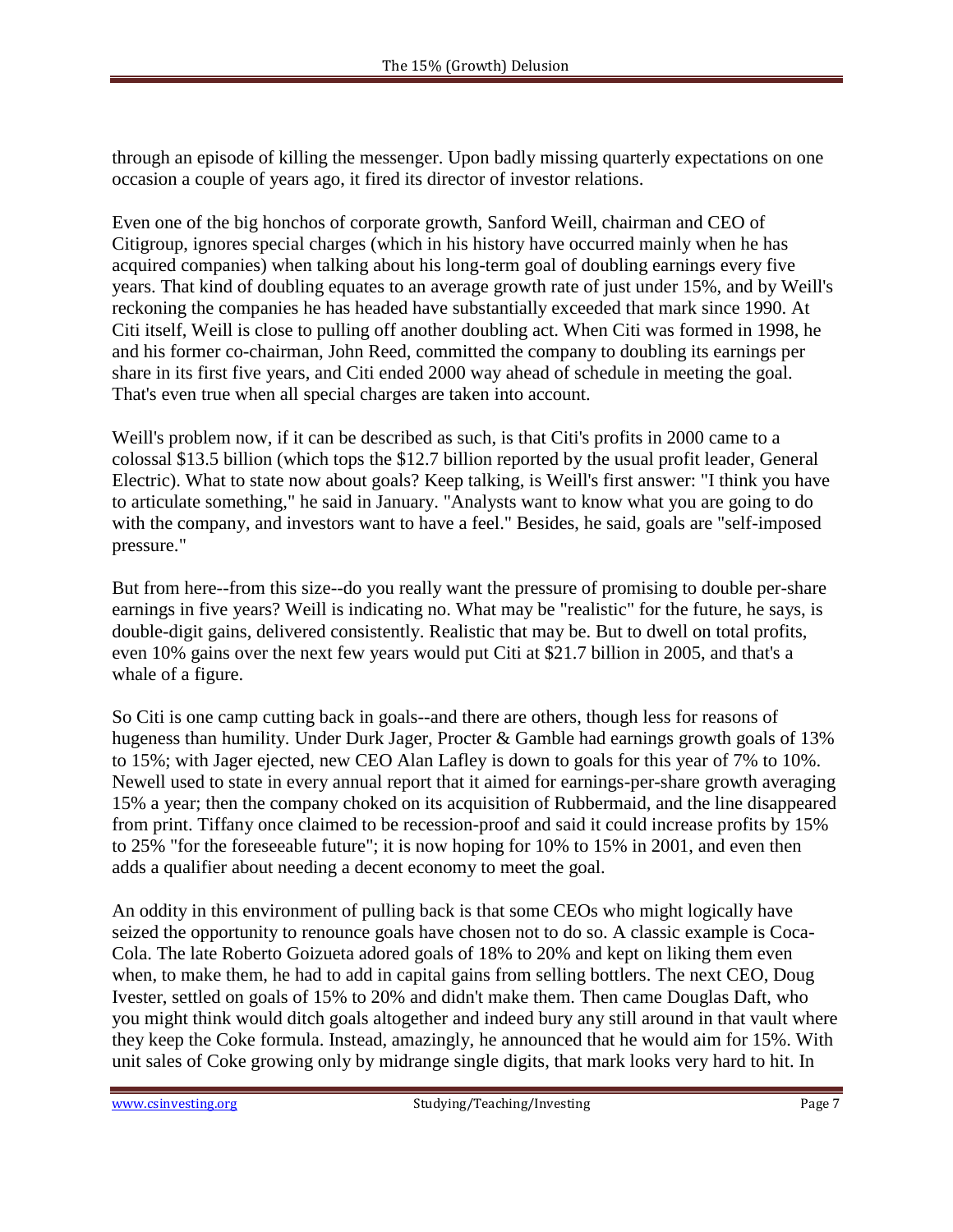fact, the FORTUNE/Value Line study of earnings growth rates over the past 40 years produced an interesting statistic about Coke: In all three periods examined, its earnings grew at an annual rate of 12%. Mr. Daft, if you must have a goal and really want to reach it, may we suggest...

There is indeed a sense in the land that many executives just feel compelled to state goals. Carly Fiorina, CEO of Hewlett-Packard since mid-1999, gives every indication of being a charter member of that club. She, of course, came from Lucent, which came out of the womb spouting goals. She could, though, have kicked the habit at Hewlett-Packard ("legendary in its humility," she says), but didn't. Instead, only months into her job, she began announcing targets.

First, for 2000, they were revenue growth of 12% to 15% and, as she quantified it, "earnings faster than that." Then, as things went spectacularly well for HP in the early months of 2000, she went to a straight-out 15% for revenues, again with earnings "faster." Soon she added "guidance" for 2001, and it was still higher: 15% to 17% for revenues, with no target for earnings stated, though certainly "faster" was implied. Moreover, in her conversations with Wall Streeters, Fiorina was highly confident. To at least one who questioned the necessity of publicly advertising 15%, she said, "I wouldn't be promising that if I wasn't sure that it was in the bag."

And then came Nov. 13, when Fiorina was obliged to tell a shocked world that even HP's earnings for its fiscal fourth quarter (ended just two weeks before) weren't in the bag. Instead, she said, they would fall short of expectations by a few cents. The company lost \$23 billion in market value in three days. The drop was almost certainly not the result of the pennies missed: Despite the fourth-quarter shortfall, HP's earnings per share for the year exceeded 1999's by 16%. No, the drop had to do with Fiorina's credibility, which in one terrible moment took a body blow. "If you go back ten or 15 years," says Samuel B. Jones Jr., chief investment officer of Trillium Asset Management in Boston, "investors might have excused a CEO for being that out of touch with the numbers. But not in today's world, when everybody knows that the technology exists for managements to keep totally posted. Carly Fiorina really looked bad on that one."

And, unbelievably, worse was still to come--though not before a dose of cheer. That was administered on Dec. 6, when Fiorina, apologizing once again for the miss on fourth-quarter data, nevertheless reaffirmed that she was still expecting 2001 revenues to grow by 15% to 17%, assuming that the economy made no worse than a "soft landing." That was the last of the optimism. Just over a month later, on Jan. 11, Fiorina lowered her guidance for the first quarter of 2001 to single digits--"low to mid"--and said uncertainties would prevent HP from updating its guidance for the full year.

In the midst of these zigs and zags--transpiring in just over two months--Fiorina came to FORTUNE, on Nov. 28, to talk to the editorial staff. To a skeptical question about why she needed to articulate goals, she said, "Well, I think there are very few companies in this day and age that get away with not providing guidance." She thought the SEC's new Regulation FD (for "fair disclosure"), which bars companies from providing important information to some investors and not to others, put a special obligation on companies to be "open and public" with whatever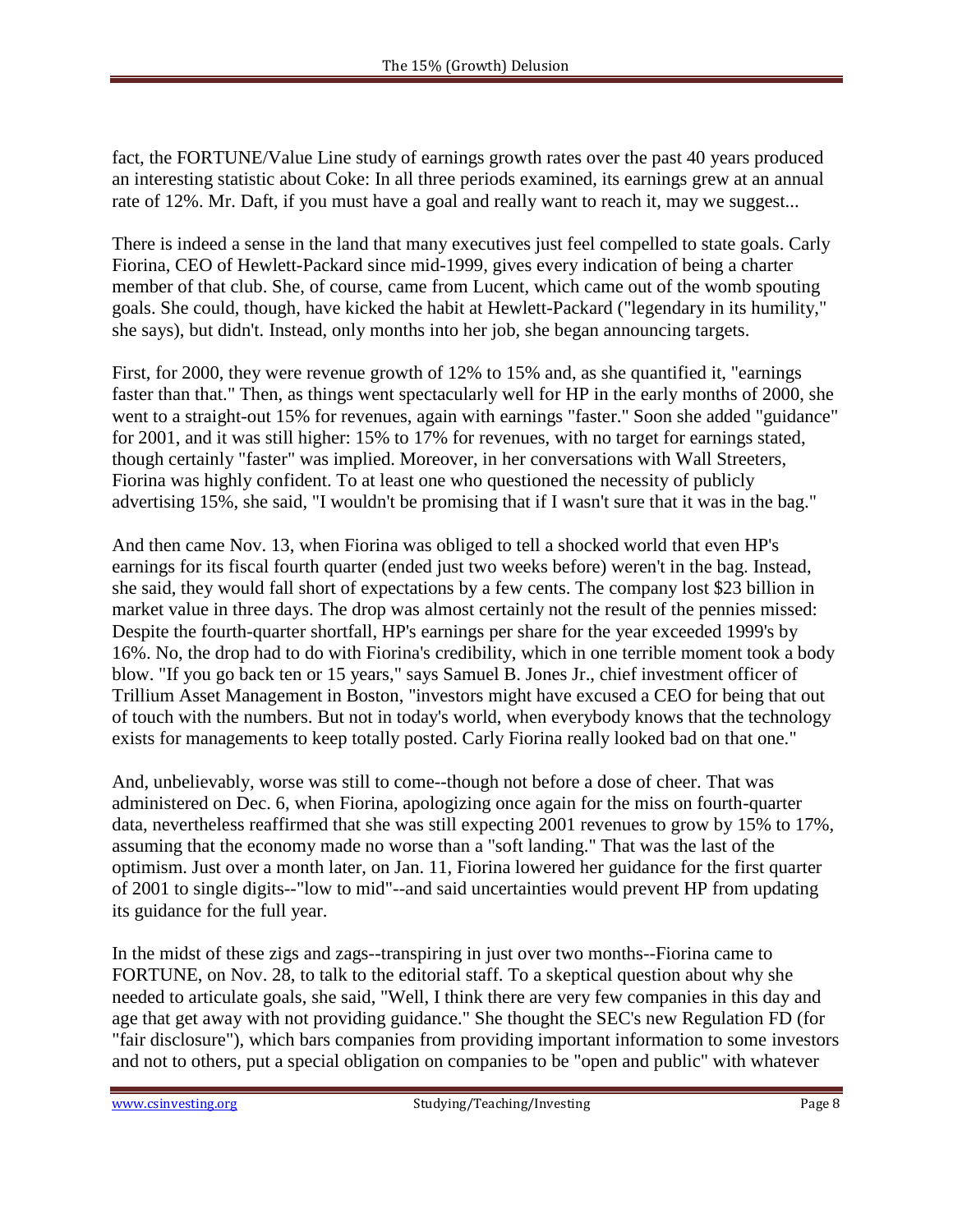information they choose to provide. She didn't think they could clam up about a quarter, just saying, "Trust us."

But what if you trot out those marvelous goals, saying "Trust us," and you don't make them? What's the trust equation there? Nasty, right? Besides that, Fiorina's comments about Reg FD suggest it is something it is not. Nothing in the rule requires companies to publicly declare goals, issue "guidance," or for that matter talk to analysts at all. The rule simply says that if you're going to be wising up analysts and major shareholders, you'd better be wising up the general run of investors as well.

It may be time for a Martha Stewart lesson. Around 30 years ago she was a Wall Street broker (can you imagine being a client of Martha's? I can't), and when she took her company public in 1999 and did road shows to sell her stock, she called on her broker experience whenever she could. In one road show, an attendee reports, a questioner from the audience wanted to know whether she was going to be one of those CEOs who set big goals and then miss them. "I know where you're coming from with that question," answered Martha sympathetically. "I've been where you are. And what you want, I'm sure, is for companies to underpromise and overdeliver." Now, that would be refreshing. "A good thing," as Martha would say.

Lies, Damned Lies, and Managed Earnings The crackdown is here. The nation's top earnings cop has put corporate America on notice: Quit cooking the books. Cross the line, you may do time.

By Carol J. Loomis Reporter Asssociates Jane Folpe, Wilton Woods, and Patricia Neering

August 2, 1999

(FORTUNE Magazine) – Someplace right now, in the layers of a FORTUNE 500 company, An employee--probably high up and probably helped by people who work for him--is perpetrating an accounting fraud. Down the road that crime will come to light and cost the company's shareholders hundreds of millions of dollars.

Typically, the employee will not have set out to be dishonest, only to dodge a few rules. His fraud, small at first, will build, because the exit he thought just around the corner never appears. In time, some subordinate may say, "Whoa!" But he won't muster the courage to blow the whistle, and the fraud will go on.

Until it's uncovered. The company's stock will drop then, by a big percent. Class-action lawyers will leap. The Securities and Exchange Commission will file unpleasant enforcement actions, levy fines, and leave the bad guys looking for another line of work.

Eventually someone may go to jail.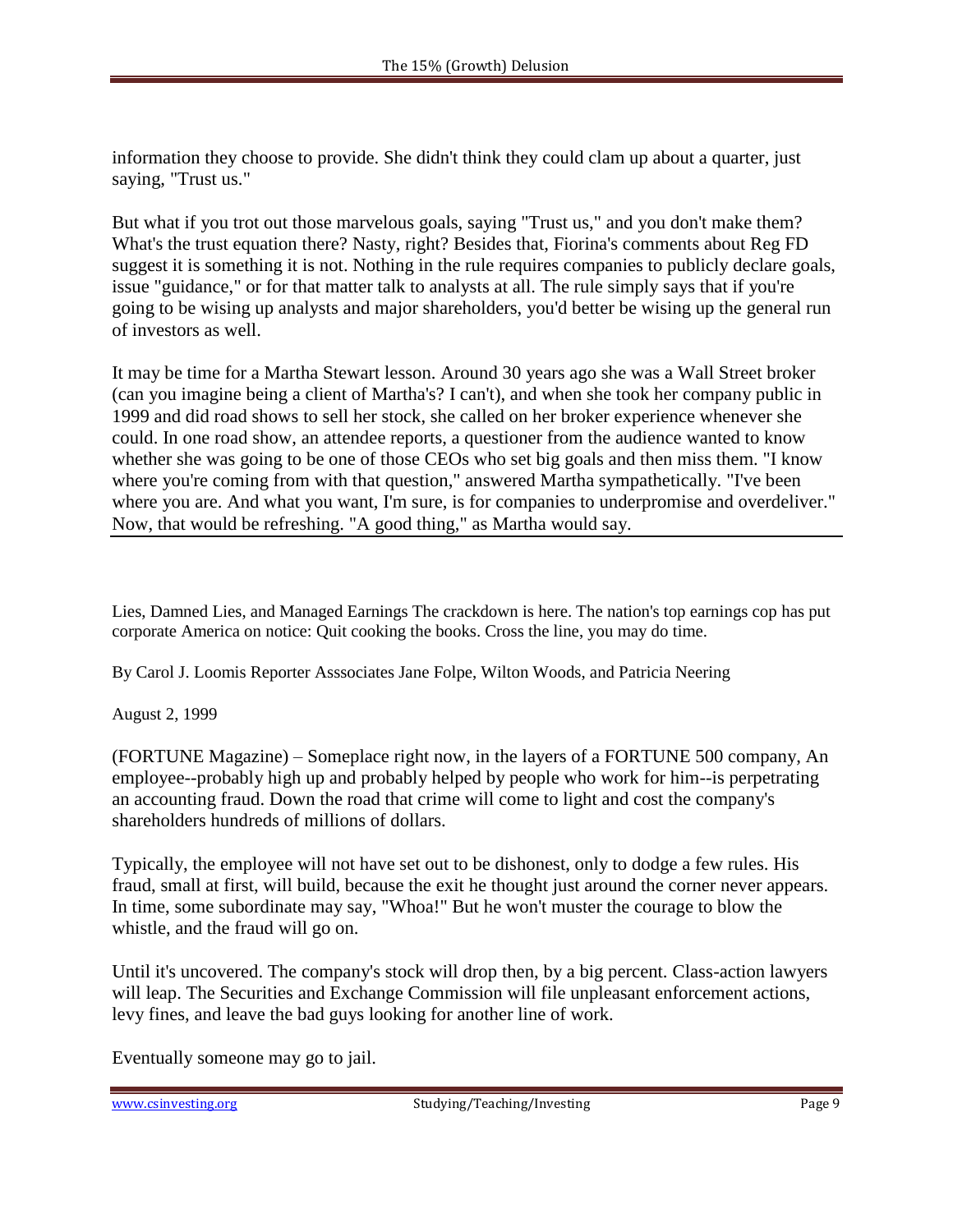And the fundamental reason, very often, will be that the company or one of its divisions was "managing earnings"--trying to meet Wall Street expectations or those of the boss, trying also to pretend that the course of business is smooth and predictable when in reality it is not.

Jail? This is not a spot that CEOs and other high-placed executives see themselves checking into, for any reason. **Jail for managing earnings?** Many corporate chiefs would find that preposterous, having come to believe that "making their numbers" is just what executives do. Okay, so the pressure might lead some of them to do dumb (but legal) things--like making offprice deals at the end of a quarter that simply steal from full-priced business down the road. Who cares? Others might even be driven to make hash of the rules that publicly owned companies are required to abide by, Generally Accepted Accounting Principles, known as GAAP. Sure, that might mean crossing a legal line, but so what?

Well, the "so what" is Arthur Levitt, chairman of the SEC and the grand enforcer when it comes to GAAP. Last year, with his attorneys and accountants digging into Bankers Trust and Cendant and W.R. Grace and Livent and Oxford Health Plans and Sunbeam and Waste Management--and who knows what other big companies the SEC isn't talking about--Levitt finally reached the gag point. He simply declared war on bad financial reporting.

The opening shots came in a New York speech, "The Numbers Game," that Levitt gave last September to CPAs, lawyers, and academics. Lynn Turner, chief accountant of the SEC (and formerly a partner of Coopers & Lybrand), recalls that as Levitt started to speak, waiters whipped around serving salads, and people began to eat. "Then," says Turner, "two amazing things happened. First, people put down their forks and started listening very hard. Then--and this just never happens--they pulled out notepads."

What they heard was the SEC chairman committing his agency in no uncertain terms to a serious, high-priority attack on earnings management. Since then several SEC officials have gone out of their way to state that there are many managements doing their accounting honestly, but that night the chairman spared no one. He roundly criticized a business community that greeted "accounting hocus-pocus" with nothing more than "nods and winks." Among the accounting tactics he blasted were improper revenue recognition, unjustified restructuring charges, and the artifices called "cookie-jar reserves." Accountants know all of these (and more) as "accounting irregularities"--intentional misstatements in financial reports, which Levitt and his team regard as very often the equivalent of fraud.

In a recent conversation with FORTUNE, Levitt left no doubt that he intends to keep the heat on. What's at stake, he says, is nothing less than the credibility of the U.S. financial-reporting system, traditionally thought to be the best in the world. It will not now, he vowed, be undermined by managements obsessed with making their numbers. "It's a basic cultural change we're asking for," he said, "nothing short of that."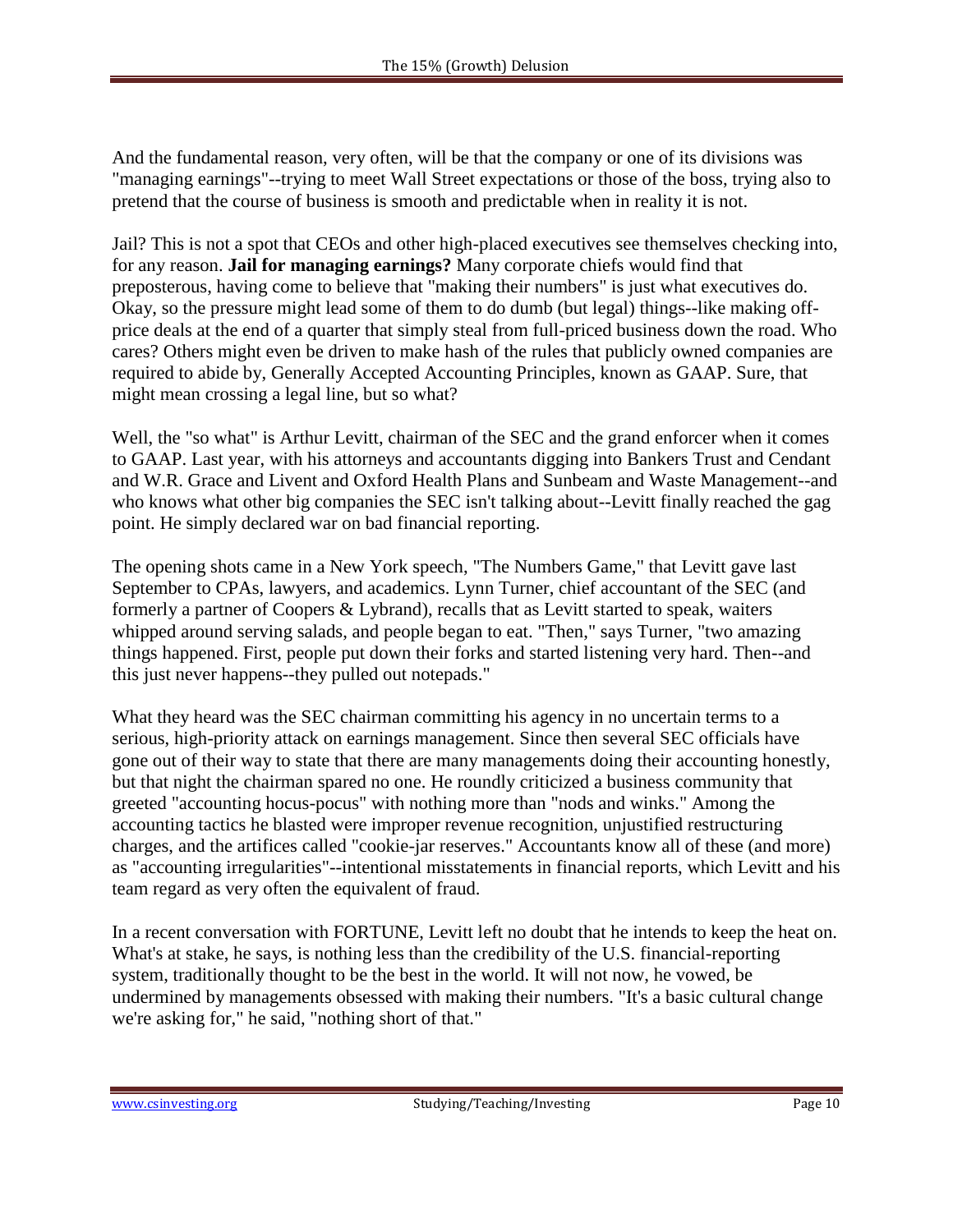For those who can't get with the program, the punishment increasingly could be criminal prosecution. The SEC does not itself have the ability to bring criminal actions, so the chairman has been out jawboning people who do, like Attorney General Janet Reno and various U.S. Attorneys. Levitt would particularly like to see these folk nail brokers who cheat investors, but there are accounting-fraud cases in which he wants indictments as well.

One U.S. Attorney in tune with the SEC's tough new line is Mary Jo White, of New York's Southern District. White has brought a string of accounting-fraud actions and says she still has "a lot" in the pipeline. Her district has two big-time criminal cases even now--Livent and Bankers Trust, both stemming from managed earnings. However, as White points out, "On the criminal side, we don't use that polite a term; we call it accounting fraud or 'cooking the books.'" White has also prosecuted smaller cases that she prizes for their deterrence value. Object lessons don't work in most areas of the law, she says, but "significant jail time" for a white-collar executive is apt to give others of his ilk severe shakes.

What qualifies as significant? In March, Donald Ferrarini, the 71-year-old former CEO of a New York insurance brokerage, Underwriters Financial Group (UFG), got 12 years. (He is appealing.) Ferrarini had cooked the most basic recipes in the book: He overstated revenues and understated expenses, a combo that magically converted UFG from a loser into a moneymaker. The scam, uncovered in 1995, cost shareholders, policyholders, and premium finance companies close to \$30 million.

One reason Ferrarini faces such a long stretch in jail is that sentencing guidelines treat \$30 million as a lot of money. And so they should, considering that there really isn't much difference between \$30 million lost in an accounting fraud and the same amount lifted in a bank robbery. But that sum is peanuts compared with the vast sums lost over the past couple of years as one big accounting scandal after another reeled out. The toll doesn't suggest that the next execs to be sentenced for accounting crimes should expect much in the way of leniency.

Whether all this is enough to change the culture at the top of U.S. business remains to be seen. In taking on earnings management, Levitt is threatening a practice many CEOs regard as part of their bill of rights. The former communications director of a prominent FORTUNE 500 company remembers the blast his CEO once let loose at the financial managers and lawyers trying to tell him that the quarterly earnings he proposed to announce weren't accurate. Roared the CEO: "Stop fooling around with my numbers! The No. 1 job of management is to smooth out earnings."

Or take this anecdote out of General Electric's recent history. In 1994 the Wall Street Journal ran a long, front-page story detailing the many ways that Jack Welch and his team smoothed earnings at GE. Among them were the careful timing of capital gains (which is a permissible way of managing earnings, says the SEC) and the creative use of restructuring charges and reserves (which sometimes is not). Immediately, so a GE staff member told a FORTUNE writer, GE people got calls from other corporations--specifically, according to the account, AIG,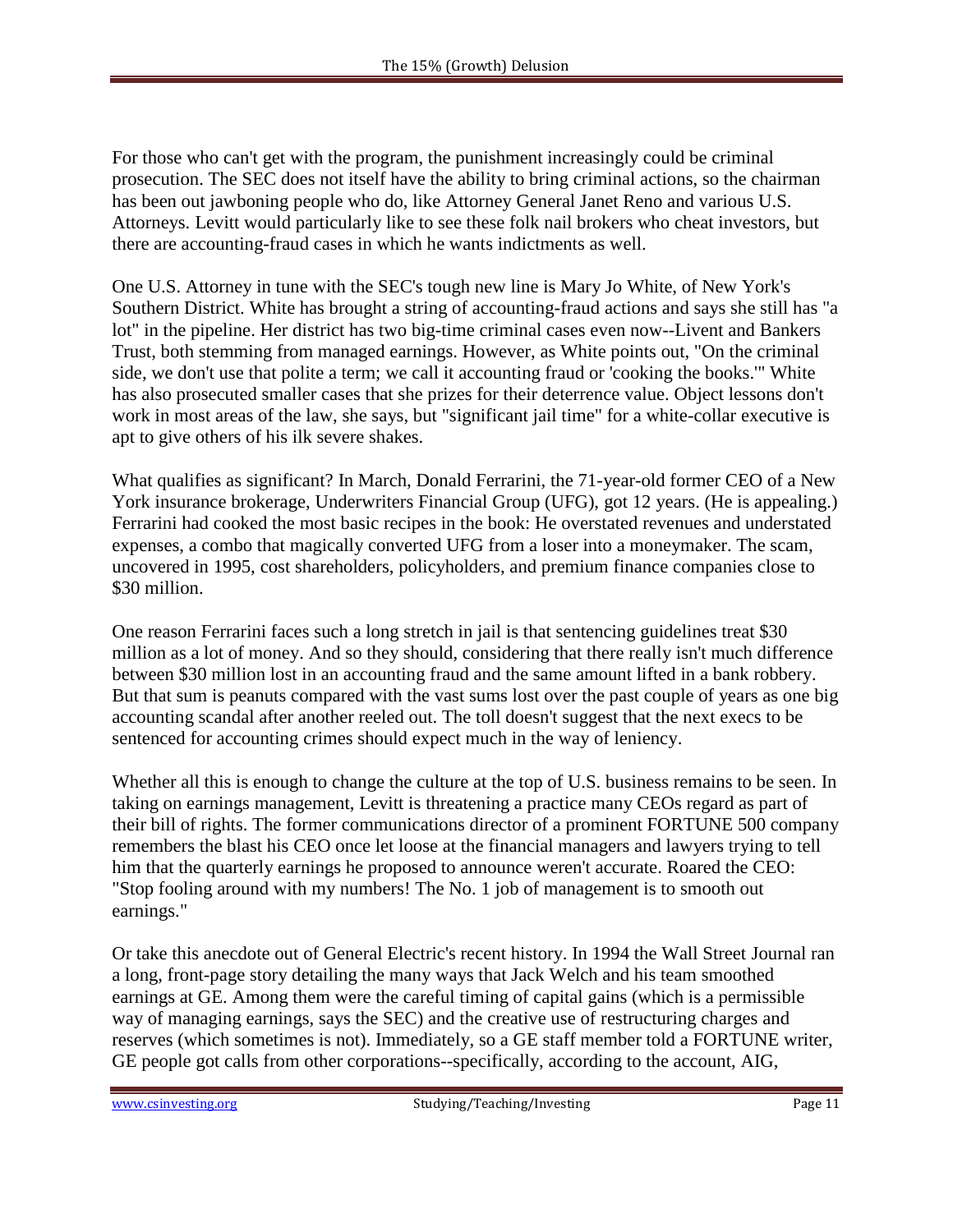Champion International, and Cigna--saying, "Well, this is what companies do. Why is this a front-page story?"

One would have hoped the answer was obvious. The fundamental problem with the earningsmanagement culture--especially when it leads companies to cross the line in accounting--is that it obscures facts investors ought to know, leaving them in the dark about the true value of a business. That's bad enough when times are good, like now. Let business go south, and abusive financial reporting can veil huge amounts of deterioration.

The cult of consistent earnings imposes opportunity costs as well. To start with, even the least offensive kinds of earnings management take time, mainly because executives have to decide which of several maneuvers to go for. Then there are the related tasks, especially the need to talk extensively to analysts and massage their earnings-per-share expectations. Custom says those expectations must not be disappointed by even a penny, since a management's inability to come up with a measly cent, when so many opportunities to manipulate earnings exist, will often be interpreted as a stark sign of failure and a reason to bomb the stock.

One well-regarded FORTUNE 500 CEO said recently that he probably spends 35% of his time talking to analysts and big shareholders, and otherwise worrying about the concerns of the Street. Would his company's bottom line be better off if he devoted that time to the business? "Of course," he answered. But there is always the stock price to think about--and naturally the CEO's compensation is structured to make sure he thinks about it a lot. The television show Fantasy Island had a line, "The plane! The plane!" In the world of fantasy earnings, the rationale is always "The stock! The stock!"

What has sparked Chairman Levitt's war on falsified earnings reports, however, isn't the occasional distracted CEO. It's the continual eruption of accounting frauds. The accumulation of cases, in fact, keeps suggesting that beneath corporate America's uncannily disciplined march of profits during this decade lie great expanses of accounting rot, just waiting to be revealed.

Right now, among big cookers of books, the grand prize for rot is shared by the two caught up in criminal proceedings, Livent and Bankers Trust. Livent, for its part, vaporized close to \$150 million in market value last August when new controlling shareholders (among them Hollywood bigwig Michael Ovitz) asserted that Livent's books had been cooked for years. Prosecutors went on to charge the company's former CEO, Ragtime and Fosse producer Garth Drabinsky, with creating another showpiece, in which Livent starred as a thriving operation when in reality it was crumbling. Indeed, Livent kept looking presentable only because financial facts were being whisked around like props in a stage set. Drabinsky was indicted in January and even earlier had exited from the U.S., stage north: He is holed up in his homeland, Canada, where he has denied wrongdoing and has said he will fight extradition proceedings. He has also sued both Livent and its auditors, KPMG.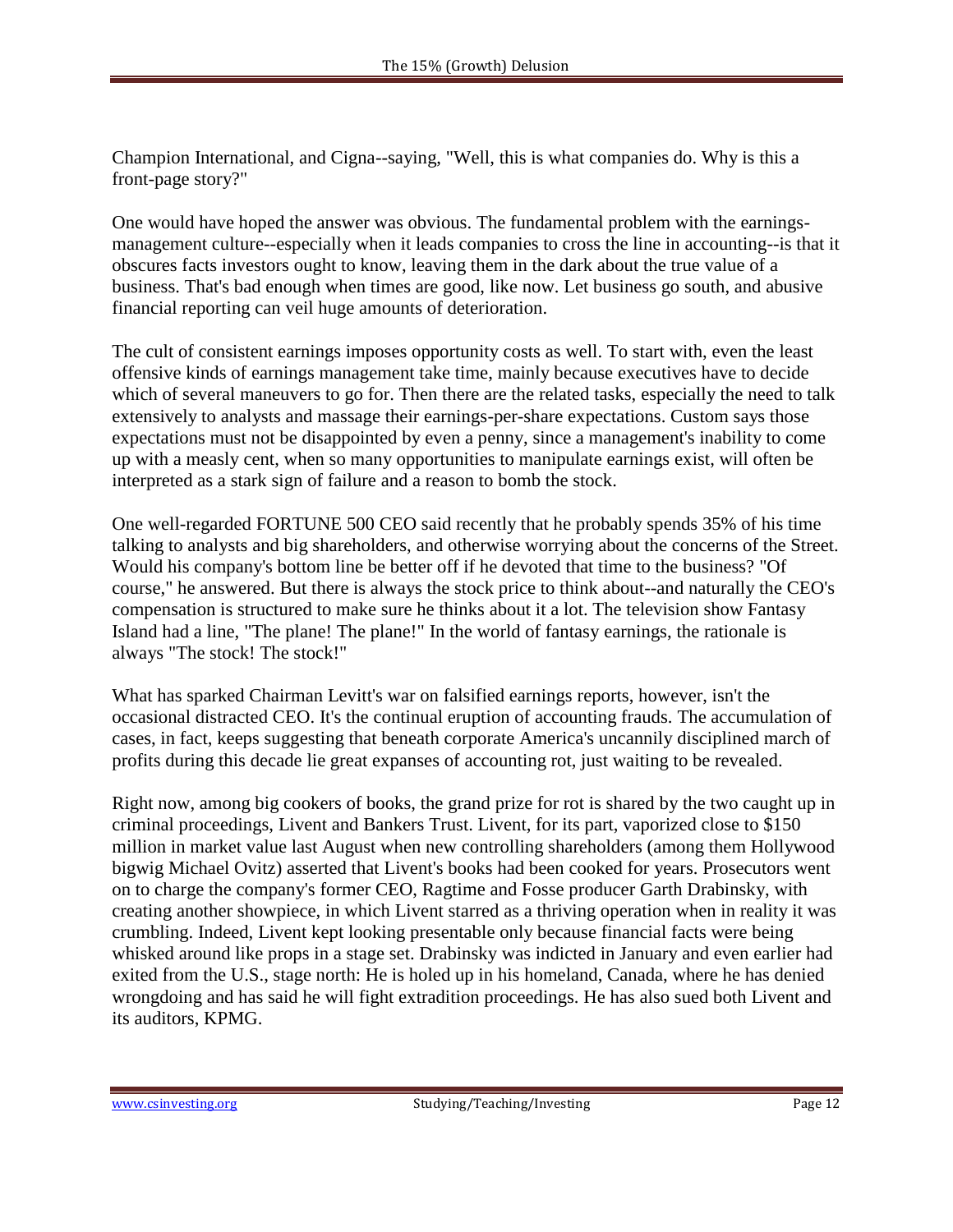At Bankers Trust, prosecutors say that employees working in the securities-processing business in the mid-1990s met top management's call for good results by misappropriating money that belonged to security holders but hadn't been claimed (and that was required to be escheated to the state). The funds were used to cover the department's general expenses, a procedure that increased profits. The evidence has already caused Bankers Trust to plead guilty and agree to a \$63 million fine. In addition, at least three former BT managers, including B.J. Kingdon, the boss of the division that included securities processing, are reported to have been issued "target letters" that signal they may be indicted.

Kingdon, through his lawyer, neither confirms nor denies the existence of a target letter. The lawyer says Kingdon has reacted to reports about this matter with "astonishment" and "outrage." Kingdon, says the lawyer, was not aware that anything unlawful was being done. The lawyer also says that "whatever took place, took place in daylight, with the appropriate levels of the bank monitoring the activity."

That comment raises a question already begging for an answer: whether executives up the line at Bankers Trust, like former CEO Charles Sanford, will be pulled into this affair. The SEC's attempts to curb accounting fraud have always emphasized "tone at the top," and Bankers Trust's management has given a great impression of being tone-deaf. A few years ago the company got into deep trouble for unprincipled selling of derivatives, and even now, in the midst of its securities-processing mess, it has the SEC on its neck because of possible problems with its loanloss reserves.

A case alleging still another horrific fraud could soon come out of Newark. There, in what one knowledgeable person describes as "conference rooms jammed with lawyers," the office of the U.S. Attorney for New Jersey is boring in on the celebrated case of Cendant. Or, put more precisely, what's under the microscope are the flagrant accounting violations (of which more later) at CUC International, which merged with HFS Inc. in 1997 to form Cendant. The subsequent news of chicanery at CUC clobbered Cendant's stock by more than \$14 billion in a single day.

For its part, the SEC has a "formal investigation" in progress on Cendant--that's its term for "you're in trouble"--and the same thing going on at Sunbeam and Waste Management and, down the line in size, Mercury Finance and telecommunications company Telxon. These all are companies that in recent times made major restatements of earnings, usually the first sign of serious accounting problems. Another restater is Oxford Health Plans, which is the subject of a lesser SEC investigation called an "informal inquiry." The big question about Oxford is whether its books got out of control simply because of the well-publicized chaos in its computer systems or because of irregularities as well.

Never fear that the SEC will run out of accounting cases to examine and perhaps move in on, because seldom does a month pass that those ugly words "restatement of earnings" do not fasten themselves to a new company. Joining the crowd recently from the FORTUNE 1,000 were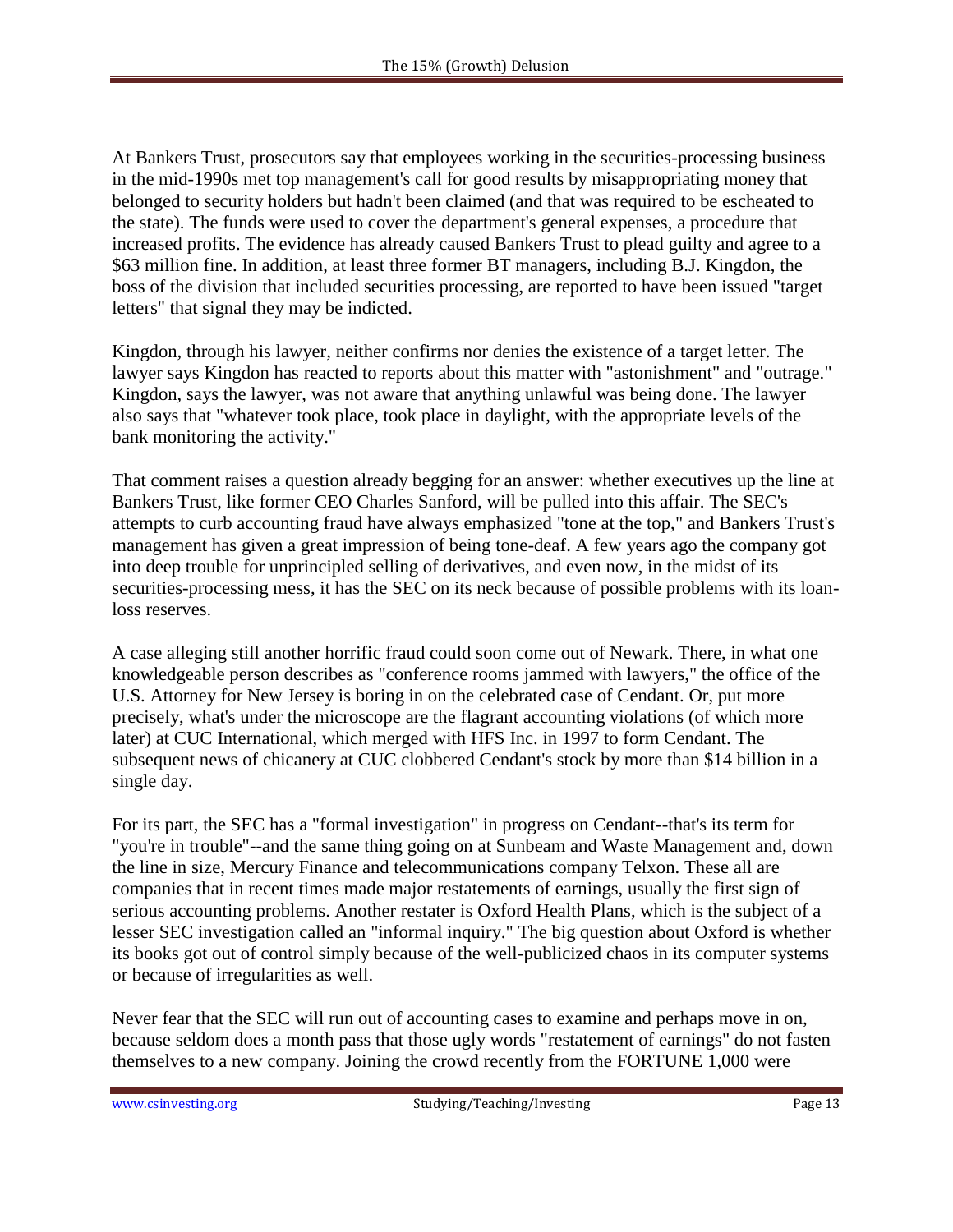drugstore chain Rite Aid, holding company MCN Energy Group, and drug wholesaler McKesson HBOC. Ironically, this is McKesson's second brush with accounting infamy this century (see box, "McKesson Again").

Like any good general, Arthur Levitt has a strategy for going after this enemy called managed earnings. In his September speech, in fact, he unveiled a list of five accounting problems that would get the unremitting attention of the SEC. They were "big bath" restructuring charges, acquisition accounting, "cookie-jar reserves," the abuse of "materiality," and revenue recognition.

Of these, that last item--the wrongful booking of sales--seems the closest to outright fraud. GAAP includes some firm rules for recognizing revenue, and most don't leave a lot of room for playing around. That hasn't stopped the bad guys. A recent study done for the Committee of Sponsoring Organizations of the Treadway Commission (called COSO), which is supported by various accounting and financial bodies, studied 200 alleged frauds carried out by publicly owned companies in the 11 years ended in 1997. Roughly 50% had a revenue-recognition component. Many of the cases involved small companies, which for that matter pack the list when it comes to fraud of any kind.

Even so, some of the biggest accounting scandals of the past few years (and now McKesson's to boot) have also featured revenue-recognition schemes. Executives at Sensormatic held the books open at the end of quarters so that they could get enough sales in the door to meet their earnings targets. Richard Rubin, former CEO of apparel company Donnkenny, is awaiting sentence for creating false invoices that he used to book sales. And Al Dunlap, who was fired as CEO of Sunbeam by its board, is alleged to have carried out (among other things) a "bill and hold" scam. In other words, Sunbeam recorded the sale of goods but simply held them in its own warehouse, a forbidden combo unless a customer has taken bona fide ownership of the goods and requested they be stored. (Dunlap, says his lawyer, relied on Arthur Andersen's assurances that Sunbeam was conforming to GAAP.) Walter Schuetze, chief accountant of the SEC's Division of Enforcement, sees in these scandals a simple theme: "When it comes to cooking the books, revenue recognition is the recipe of choice."

Lately, though, the other earnings-management techniques on Levitt's list have been coming on like a new cuisine, suddenly and sweepingly popular. Take, first, the charges that hit earnings when a company restructures on its own or as the result of an acquisition. Say that a company commits itself at these junctures to exit a business or close a factory in the near future. Under GAAP, it must today, in what we'll call year one, estimate the costs it will eventually incur in the restructuring--for severance payments, plant closings, and the like--and charge them off, even though many of the expenses won't actually be paid until, say, year two or three. These charges, which end up in a liability called a reserve, tend to put craters in year one's profits. But analysts generally ignore the bottom-line damage these write-offs do, focusing instead on operating earnings. In fact, all too often analysts cheer these charges, figuring that they clear the decks for good results in the future.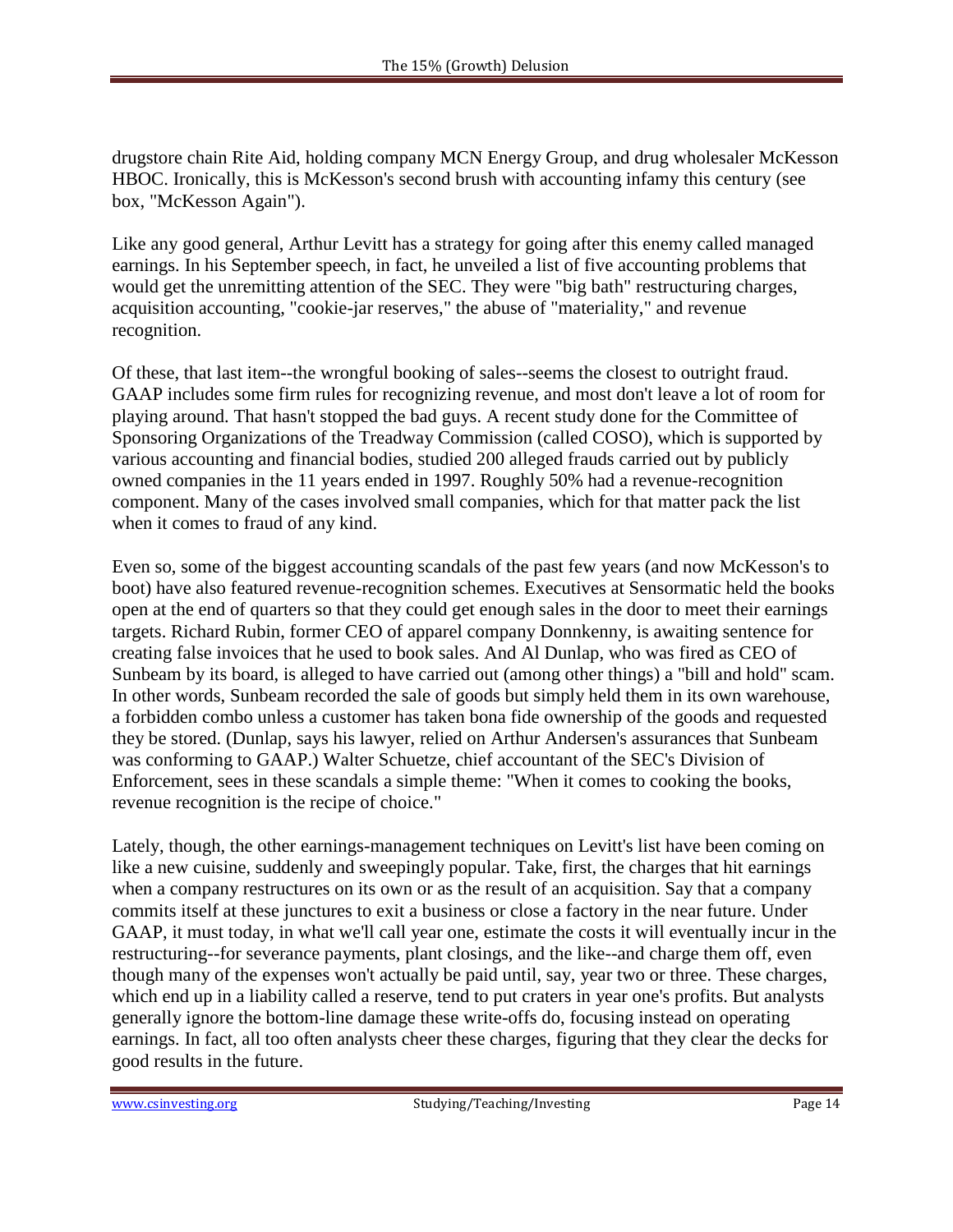Earnings often do shine in the wake of a restructuring--but not necessarily because business has improved. Maybe all that happened was that the restructuring charge was a "big bath," deliberately made larger than the monies to be paid out, which allows the excess to be channeled back into earnings in year two or year three. Abracadabra!--higher profits than would otherwise have materialized.

Or maybe the company made the restructuring charge a kitchen disposal, using it to gobble up all kinds of costs that by rights should be hitting this year's operating earnings or next. Schuetze recently ticked off some of the impermissible costs the SEC has found in restructuring charges: services to be provided in some future period by lawyers, accountants, and investment bankers; special bonuses for officers; expenses for retraining people. "Even," he said sorrowfully, as if not quite believing this level of deceit, "expenses for training people not yet hired."

Since Levitt's speech, the SEC has sent a letter to about 150 companies that took large restructuring charges last year. The letter warned that their annual reports might be selected for review. It also reminded the companies that they are required to make disclosures about the status of their restructuring reserves--how many dollars paid out so far, how many employees terminated vs. the original plan, and so forth. The implication was that the SEC would be looking to see that the companies were adhering to their restructuring plans and not emerging with reserves that could be popped into earnings at a propitious moment. The disclosure requirements had been there for years but were often ignored. Not anymore.

That's especially true because the SEC has followed through with tough reviews, both of annual reports and registration statements. One SEC target was Rite Aid, which took a large restructuring charge in fiscal 1999 (a year that ended in February) in anticipation of closing 379 stores. The SEC later compelled the company to reduce the size of its restructuring charge (from \$290 million to \$233 million), add major expenses to its operating costs, and restate its profits from the unaudited figure of \$158 million it had reported in March--a figure even then far below "analysts' expectations"--to \$144 million. This year, to date, Rite Aid has lost close to \$7 billion in market cap, and class-action lawyers are all over its case.

In a second assault on acquisition accounting, the SEC attacked a dearly loved perquisite of tech companies: the write-offs that purchasers in a merger make for an asset called in-process research and development (IPR&D). As merger accounting works, a purchaser must assign values to all the assets it has bought and then, for the most part, capitalize them and write them off in future years. But IPR&D assets--ah, there's a beauty. The value assigned to these must be written off immediately, which means their cost doesn't hang around to clip earnings in future years.

And what are these things anyway? GAAP's definition of IPR&D assets are those "to be used" in R&D--this might be a gleam-in-the-eye technology, for example--as opposed to those "resulting from" R&D, like a proven technology. You can see that these definitions cry out for judgments, and there's the problem. It is the SEC's view that acquirers have done their utmost to assign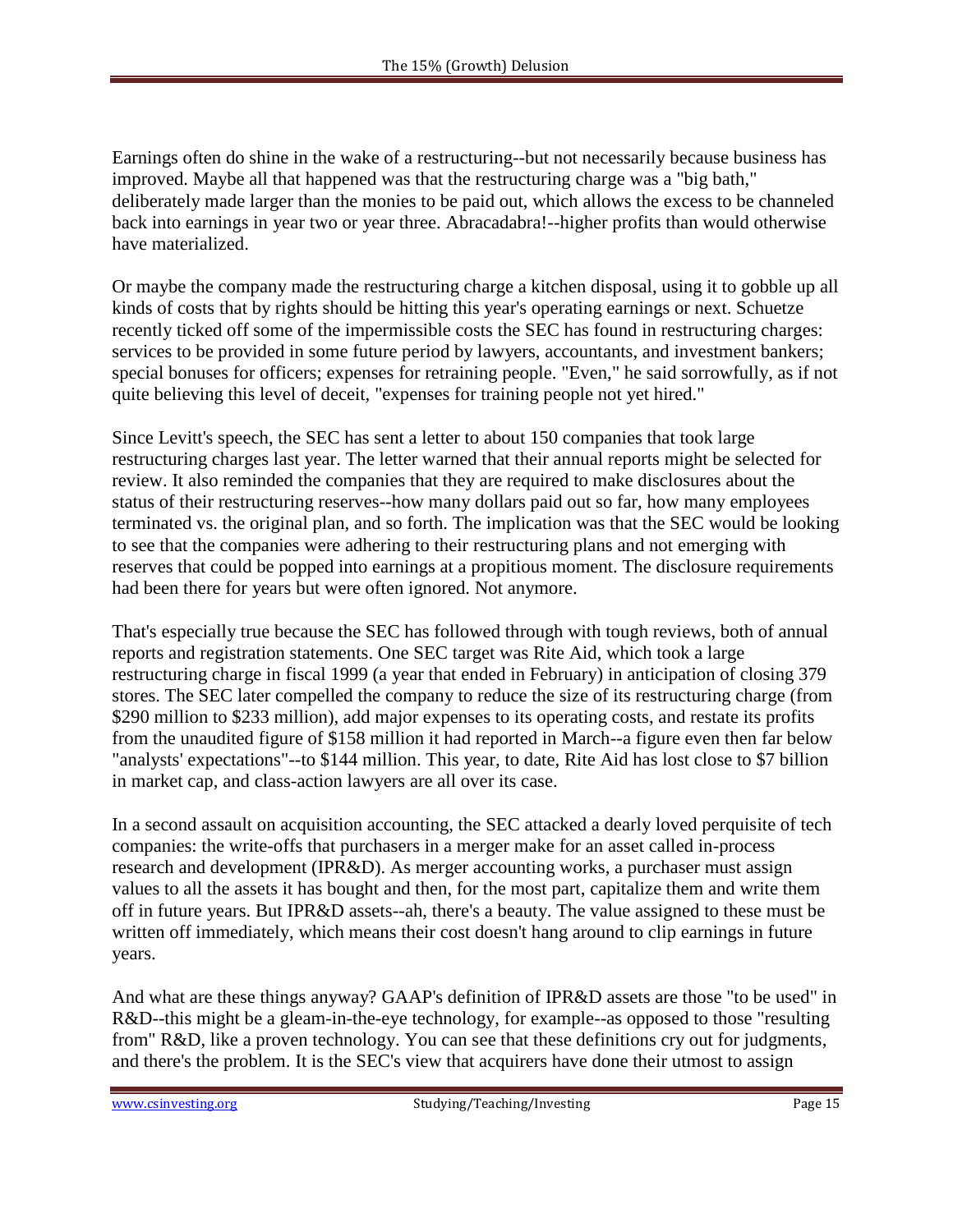maximum amounts of their purchase price to IPR&D so that they can ditch these costs immediately. The commission therefore got militant on this issue last year, forcing restatements of earnings when it concluded too much value had been assigned to IPR&D. A publication called the Analyst's Accounting Observer counts at least 60 tech companies that have been forced to restate. Among them was Motorola. Its accounting penalty was \$99 million, which was the amount of IPR&D "costs" it tried to write off all at once in 1998 and which it will now instead be writing off gradually as the years go by.

Let us dip now, if you will pardon the expression, into another item on Levitt's list, cookie-jar reserves. GAAP, of course, is too stiffly worded to include a term like that. But not even the accounting-challenged have trouble visualizing that these are earnings held back from the period in which they should have been recognized and kept instead for a rainy day. Maybe the husbander is truly worried about bad weather hitting its business (as many banks, for example, claim to be), or maybe it just wants to manage earnings. It doesn't matter: GAAP says companies cannot establish reserves for "contingencies," because such costs can't be estimated. They should hit income statements when they actually arrive.

Beyond that, cookie jars are innately a problem because investors usually can't detect that they exist. Even outside directors, said one recently, typically wouldn't be told that managers had hidden cookies away. That makes it difficult for anyone to fairly value a company, says Harvey Goldschmidt, general counsel of the SEC. A second problem, he says, is that managements will often use reserves to "dim the signals" going to both the public and their boards when business turns down.

The SEC says it is looking at a number of companies suspected of harboring improper reserves. In fact, in late June mighty Microsoft admitted that it was getting the eye. The SEC's most elaborate reserve case, however, is the one it launched last December against W.R. Grace, not just attacking cookie jars but also roping in another item on Levitt's list, "materiality." This term acknowledges that the preparation of financial statements is a complex job and that neither managements nor their outside auditors, however well intentioned, can testify that the figures are accurate down to the penny. Auditors deal with this uncertainty by attesting that a company's statements are accurate "in all material respects." Unfortunately, auditors also lean on materiality when they are trying to convince themselves it's okay for managers to slip intentional misstatements into their financial reports.

The SEC is right now busy drawing a line in the sand about materiality. In the past it has sometimes permitted managements to get by with irregularities in their financial reports just as long as the deliberate misstatements could be classed, often by some ad hoc mathematical logic, as immaterial. But it is now preparing to say--in a staff bulletin soon to appear--that intentional errors made for the purpose of managing earnings just won't be tolerated.

In the W.R. Grace case, moreover, it went after intentional errors made several years back. It seems that in the early 1990s a division of that company, National Medical Care (NMC), made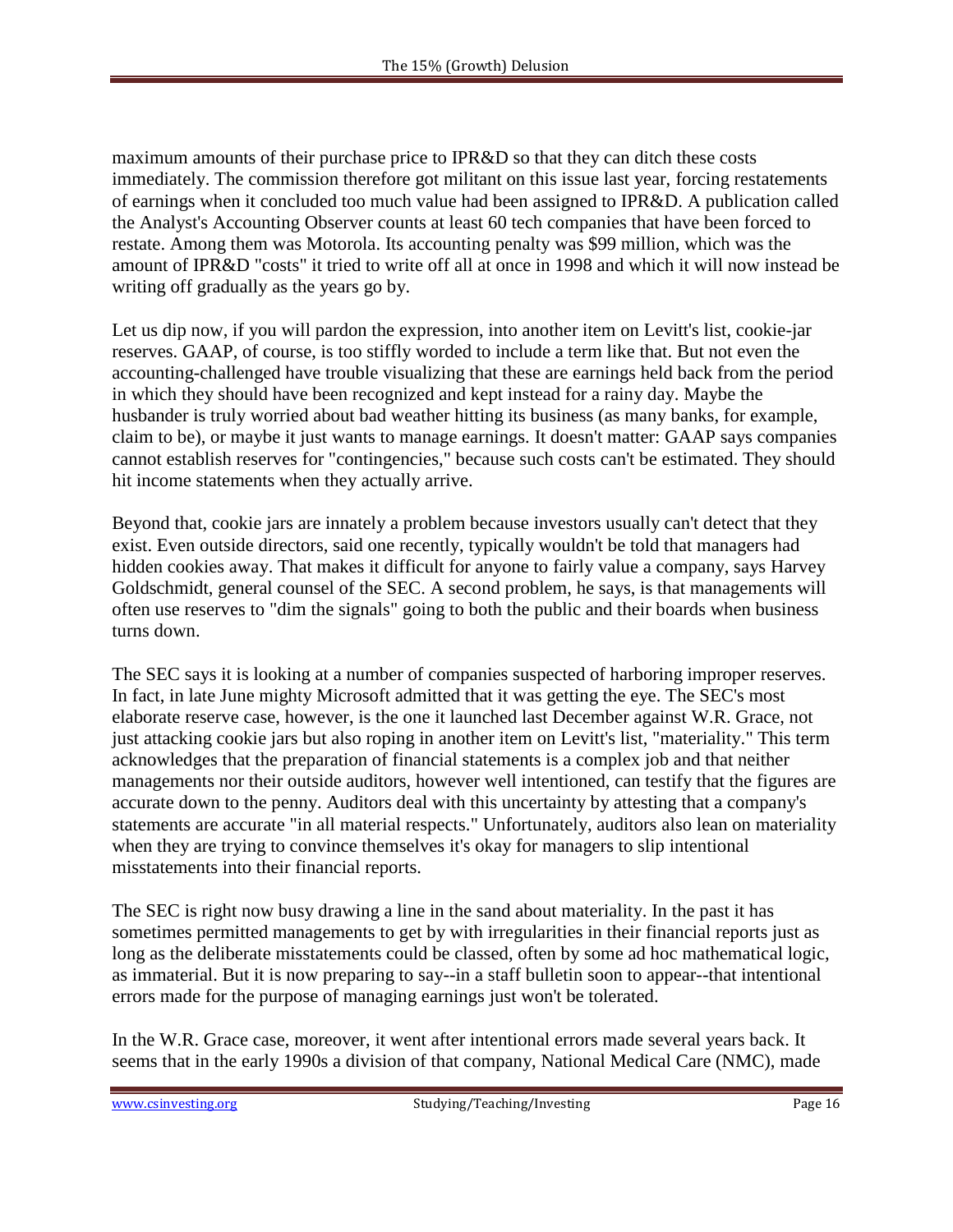more in profits than it had expected. So NMC, according to the SEC, deliberately underreported its earnings (thereby creating an "irregularity"), stuffing the excess into a cookie-jar reserve that in time got to be \$60 million in size. Then in 1993, when profits needed a sugar fix, NMC started feeding the reserve into earnings (thereby compounding the irregularities). Meanwhile, Grace's auditors, Price Waterhouse, went along with these contortions on the grounds that they weren't material.

The SEC, launching its case, objected to the entire goings-on. By June it had exacted cease-anddesist consents from two PricewaterhouseCoopers partners and from Grace itself, which agreed as well to set up a \$1 million educational fund to further awareness of GAAP. The commission has also filed cease-and-desist proceedings against seven former Grace officers (among them CEO J.P. Bolduc), of whom three get special attention. These three, who include Grace's former chief financial officer, Brian Smith, are licensed CPAs whom the SEC views as having engaged in "inappropriate professional conduct." So the commission wants an administrative judge to bar them from practicing before the SEC. That means they could not play any part in preparing the financial statements of publicly owned companies or any other SEC registrant.

Smith's lawyer, Wallace Timmeny, once an SEC staffer himself and now at Dechert Price & Rhoads, plans to lean on the materiality argument in defending his client. But he also argues in essence that it would be bitterly unfair for Smith and a couple of other unlucky parishioners to get excommunicated for sins rampant in the rest of the congregation. "If you think what my client did constitutes fraud," he protested to the SEC before the charges came, "then every company in the FORTUNE 500 is engaged in fraud."

The Grace case is important to Levitt's initiative because it sends such a strong message to other companies, some of which should be thinking, "There but for the god of Grace go I." In an entirely different way, the Cendant case demands attention because it displays such gross behavior. The misdeeds are fully documented as well, in a remarkable and unsparing 146-page report done for the audit committee of Cendant's board by the law firm of Willkie Farr & Gallagher and auditors imported for the project, Arthur Andersen. Here are some of the report's findings:

--In the three years 1995-97, CUC's operating income before taxes was improperly inflated by \$500 million, which was more than one-third of its reported pretax income for those years.

--Though many of the improprieties occurred in CUC's biggest subsidiary, Comp-U-Card, they reached to 16 others as well. No fewer than 20 employees participated in the wrongdoing.

--Several CUC employees who were interviewed said they understood that the purpose of inflating earnings was to meet "analysts' expectations."

--In the first three quarters of each of the infected years, CUC put out unaudited financial statements that headquarters deliberately falsified, mostly by "adjusting" Comp-U-Card's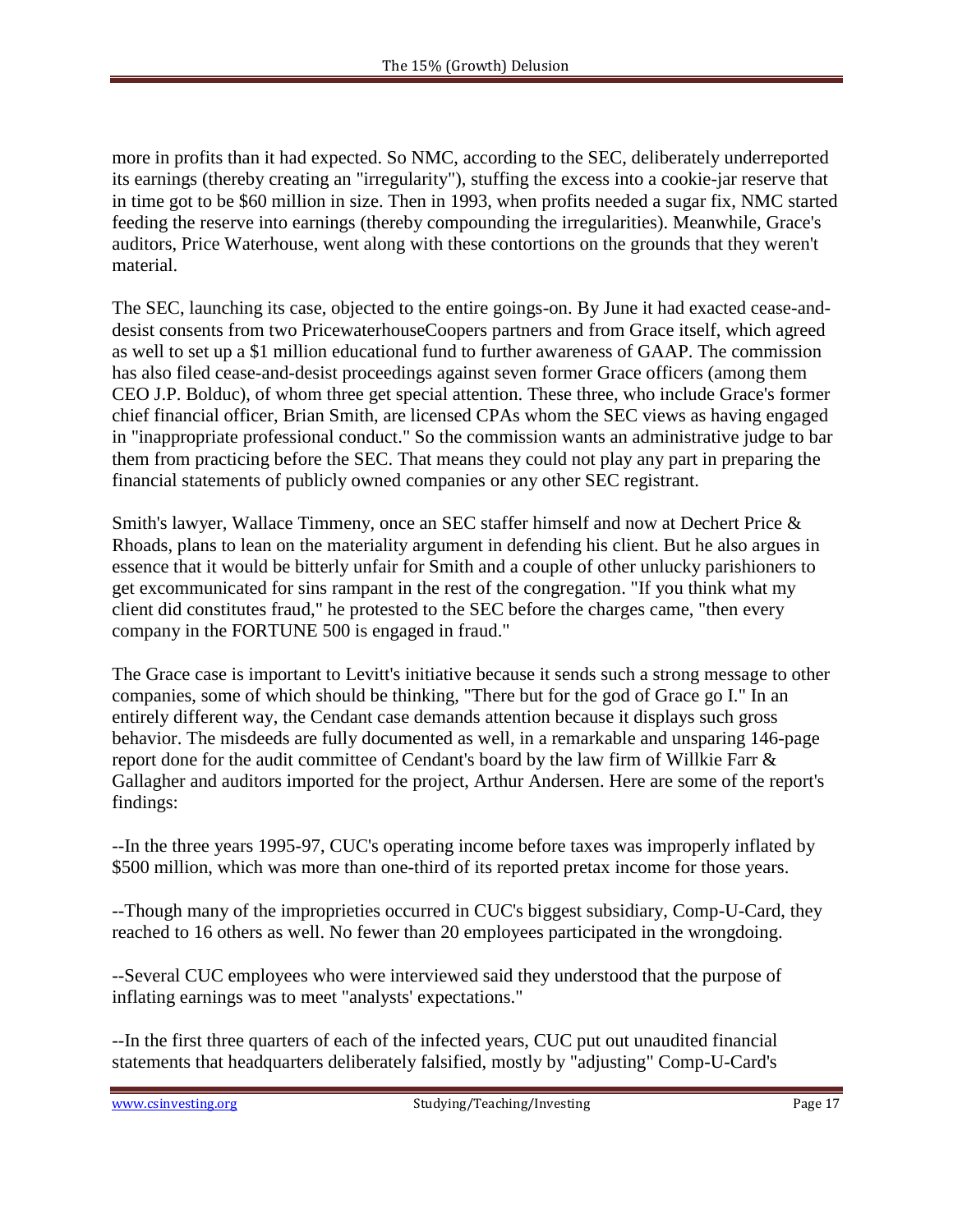revenues upward and its expenses downward. These favorable "adjustments" grew: They were \$31 million in 1995, \$87 million in 1976, and \$176 million in 1997.

--At the end of each year, before its outside auditors, Ernst & Young, came in to make their annual review, CUC undid those improprieties (which would almost certainly have been discovered in the audit process) and instead created the earnings it needed mainly by plucking them from cookie-jar reserves.

--In most cases, the explanations that CUC gave Ernst & Young for these reserve infusions satisfied the accounting firm, which in general did not display impressive detective skills. On one occasion, however, E&Y could not find justification for \$25 million transferred helpfully from a reserve--and this it let pass as "immaterial." (Cendant has sued E&Y, which has responded that it was the victim of deception and is "outraged" to be blamed for Cendant's own fraud.)

--In one particularly colorful incident, CUC used a merger reserve it had established in 1997 to swallow up \$597,000 of private airplane expenses that its CEO, Walter Forbes, had paid in 1995 and 1996, and for which he had requested reimbursement. Had these expenses not been allocated to the reserve, they would have turned up where they should have: in operating costs.

Naturally, Willkie Farr questioned Forbes about his knowledge of CUC's wrongdoing. He denied knowing anything about it. After the lawyers' report was completed, Forbes also issued a statement saying, in part, "Any suggestion that I 'should have known' about the fraud is completely unfounded."

At a minimum, his obliviousness is odd, since one businessman who spent several hours with Forbes a couple of years ago remembers him as "a walking encyclopedia about his company, given to unusual specificity about numbers and details." But if Forbes truly did not know, at least one reader of the report--this writer--thinks Forbes was a pathetically uninformed CEO and probably one of the worst ever to head a major company. Forbes left Cendant in July 1998 and today, says a spokeswoman, is pursuing startup investments internationally, especially in Europe.

Michael Young, a Willkie Farr litigator and a student of accounting frauds, says they tend to follow a predictable trajectory. The Cendant case was no exception. It started small and grew out of control. It also dragged in employees who were troubled by what they were asked to do but did it anyway. Young remembers one case in which he was about to interview a woman implicated in a fraud. She suddenly burst into tears and said the totally unexpected: "I'm so glad to have someone to talk to about this."

Levitt understands well that the SEC is facing an enormous challenge in trying to get the cultural change it wants. Wall Street itself is an obstacle: It wants consistent earnings, however attained. Speaking at a recent investor-relations conference, one stock analyst, Gary Balter of DLJ, baldly urged that companies consider "hiding earnings" for future use. "If you don't play the game," he said, "you're going to get hurt."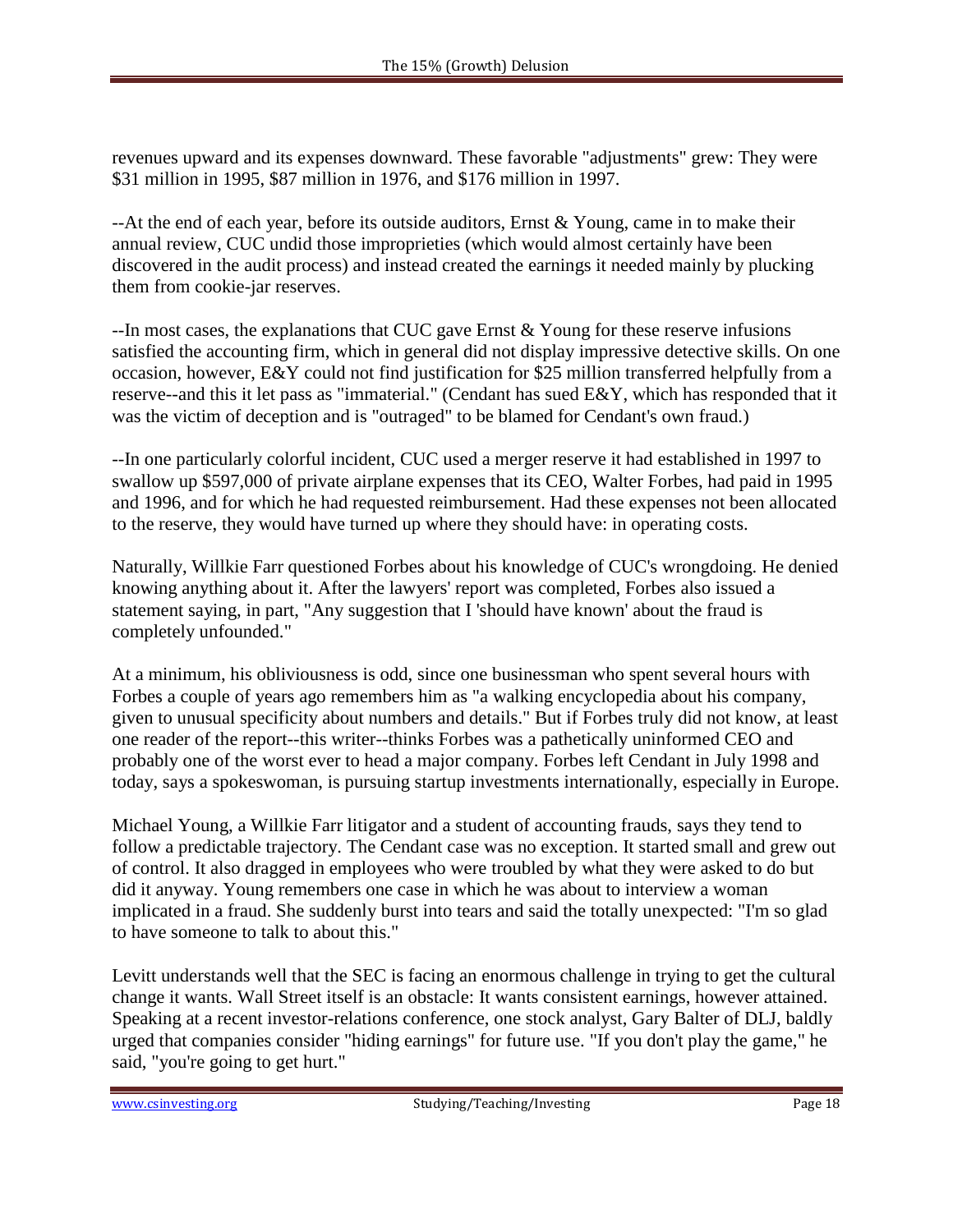On a second front, the SEC has already run into roadblocks on certain new rules it would like to impose on audit committees (see box). Levitt himself has grown used to visits from business leaders not happy at all with accounting changes disturbing their lives. Even some feds are up in arms. The SEC, brandishing GAAP, is arguing that certain banks have overstated their reserves; banking regulators, perfectly happy with a little conservatism, have risen in protest.

Another issue is whether really egregious cases can be made criminal actions. For a U.S. Attorney, whose alternatives include going after drug dealing, espionage, and bank robbery, it is no easy decision to take on a white-collar case stuffed with the arcana of accounting. According to Levitt's chief policeman, director of enforcement Richard Walker, the cases that ought to wind up in criminal court are those in which a company or executive has exhibited a high level of what lawyers call scienter--that is, knowing and willful conduct--and acted "to violate the law, misapply accounting standards, and affect financial reporting." Prosecutors may also weigh aggravating factors such as lies told to auditors or profitable trades made by an executive as he paints a false picture of his company's financial health. Walker, who has been at the SEC for eight years, thinks Levitt's message is in any event getting through. "I'm seeing more acceptance of these cases by U.S. Attorneys today than in all the time I've been here."

Some skeptics point out that Levitt is hardly the first SEC chairman to bear down on cooked books. Abraham Briloff, the crusty accounting professor from Baruch College, has reminded SEC chief accountant Lynn Turner that many another cleanup effort has been tried and has opined that this one, too, will probably fail. Other businessmen think political reality will force Levitt himself to limit his goals. Says one East Coast CEO deeply experienced in finance: "When he goes after GE, I'll know he's serious."

Meanwhile, some corporations continue to behave in ways that make you question whether they've even heard of Levitt. Companies are not in the least required to make forecasts about earnings. Yet this spring, as McKesson was conceding that it had no real handle on the profits of its accounting-troubled unit, HBOC, it was still saying it was comfortable with projections that it could make \$2.50 a share for its fiscal year ending next February. McKesson's nervy statement supports the opinion of class-action lawyer William Lerach that it is always good to allow time for the actors in frauds, especially CEOs, to make the self-destructive public statements they almost always do.

If tales like McKesson's confirm the challenge that Levitt faces, there is another that puts a slightly different complexion on things. The SEC's Turner says he knows a largish FORTUNE 500 company that in a recent reporting period ended up with earnings well beyond Street expectations. The boss said to the CFO: "Let's hold some of those back." "Wait a minute," objected the CFO, "don't even go there. Don't you know what the SEC is doing to people?" And the boss looked at the CFO, told him he was in "career limiting" territory, and once again ordered the earnings hid.